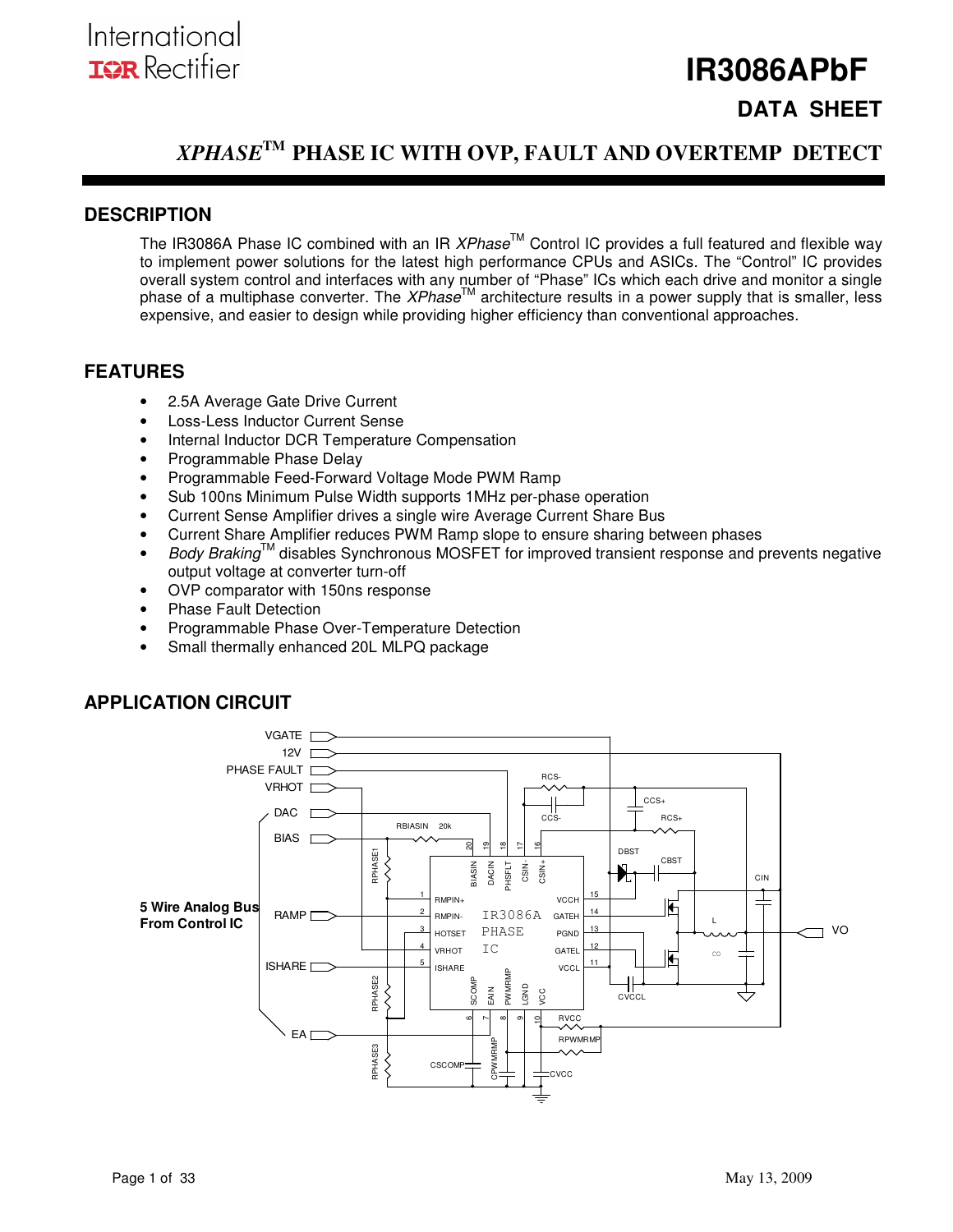## **ORDERING INFORMATION**

| <b>Device</b> | <b>Order Quantity</b> |
|---------------|-----------------------|
| IR3086AMTRPBF | 3000 per reel         |
| * IR3086AMPBF | 100 piece strips      |

\* Samples only

## **ABSOLUTE MAXIMUM RATINGS**

| Operating Junction Temperature150°C |  |
|-------------------------------------|--|
|                                     |  |
|                                     |  |

| PIN#           | <b>PIN NAME</b> | <b>V<sub>MAX</sub></b> | <b>V<sub>MIN</sub></b>     | <b>I</b> SOURCE           | $I_{SINK}$                             |
|----------------|-----------------|------------------------|----------------------------|---------------------------|----------------------------------------|
| 1              | $RMPIN+$        | <b>20V</b>             | $-0.3V$                    | 1mA                       | 1mA                                    |
| $\overline{2}$ | <b>RMPIN-</b>   | <b>20V</b>             | $-0.3V$                    | 1mA                       | 1mA                                    |
| 3              | <b>HOTSET</b>   | <b>20V</b>             | $-0.3V$                    | 1mA                       | 1mA                                    |
| 4              | <b>VRHOT</b>    | 20 <sub>V</sub>        | $-0.3V$                    | 1 <sub>m</sub> A          | 30mA                                   |
| 5              | <b>ISHARE</b>   | <b>20V</b>             | $-0.3V$                    | 5mA                       | 5mA                                    |
| 6              | <b>SCOMP</b>    | <b>20V</b>             | $-0.3V$                    | 1mA                       | 1mA                                    |
| $\overline{7}$ | <b>EAIN</b>     | <b>20V</b>             | $-0.3V$                    | 1mA                       | 1mA                                    |
| 8              | <b>PWMRMP</b>   | $\overline{20V}$       | $-0.3V$                    | 1mA                       | 20mA                                   |
| 9              | <b>LGND</b>     | n/a                    | n/a                        | 50 <sub>m</sub> A         | n/a                                    |
| 10             | <b>VCC</b>      | 24V                    | $-0.3V$                    | n/a                       | 50 <sub>m</sub> A                      |
| 11             | <b>VCCL</b>     | <b>27V</b>             | $-0.3V$                    | n/a                       | 3A for 100ns,<br>200mA DC              |
| 12             | <b>GATEL</b>    | 27V                    | -0.3V DC, -2V for<br>100ns | 3A for 100ns,<br>200mA DC | 3A for 100ns,<br>200mA DC              |
| 13             | <b>PGND</b>     | 0.3V                   | $-0.3V$                    | 3A for 100ns,<br>200mADC  | n/a                                    |
| 14             | <b>GATEH</b>    | 27V                    | -0.3V DC, -2V for<br>100ns | 3A for 100ns,<br>200mA DC | 3A for 100ns,<br>200mA DC              |
| 15             | <b>VCCH</b>     | 27V                    | $-0.3V$                    | n/a                       | $\overline{3A}$ for 100ns,<br>200mA DC |
| 16             | CSIN+           | <b>20V</b>             | $-0.3V$                    | 1mA                       | 1mA                                    |
| 17             | CSIN-           | <b>20V</b>             | $-0.3V$                    | 1mA                       | 1mA                                    |
| 18             | <b>PHSFLT</b>   | <b>20V</b>             | $-0.3V$                    | 1mA                       | 20 <sub>m</sub> A                      |
| 19             | <b>DACIN</b>    | <b>20V</b>             | $-0.3V$                    | 1mA                       | 1mA                                    |
| 20             | <b>BIASIN</b>   | 20V                    | $-0.3V$                    | 1mA                       | 1mA                                    |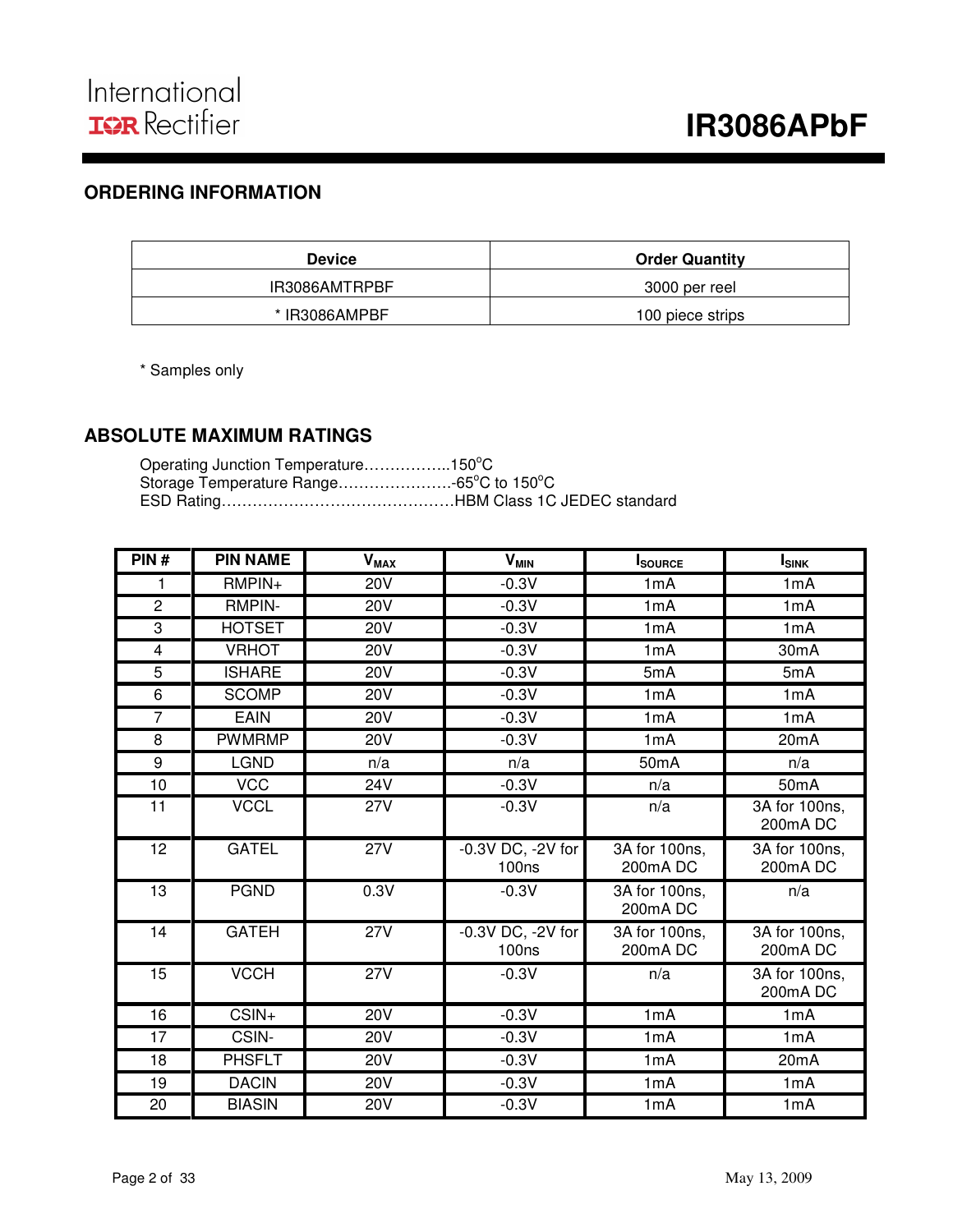## **ELECTRICAL SPECIFICATIONS**

Unless otherwise specified, these specifications apply over:  $8.4V \le V_{CC} \le 14V$ ,  $6V \le V_{CCH} \le 25V$ ,  $6V \le$  $V_{\text{CCL}}$  ≤ 14V, 5.9V ≤ V(BIASIN) ≤ 7.1V, 0.8V ≤ V(DACIN) ≤ 1.6V, and 0 °C ≤ T<sub>J</sub> ≤ 125 °C, C<sub>GATEH</sub> = 3.3nF,  $C_{GATEL} = 6.8nF$ 

| <b>PARAMETER</b>                                 | <b>TEST CONDITION</b>                                                                                                                                                            | <b>MIN</b>     | <b>TYP</b> | <b>MAX</b> | <b>UNIT</b> |
|--------------------------------------------------|----------------------------------------------------------------------------------------------------------------------------------------------------------------------------------|----------------|------------|------------|-------------|
| <b>Gate Drivers</b>                              |                                                                                                                                                                                  |                |            |            |             |
| <b>GATEH Rise Time</b>                           | VCCH = 12V, Measure 2V to 9V<br>transition time                                                                                                                                  |                | 22         | 50         | ns          |
| <b>GATEH Fall Time</b>                           | VCCH = 12V, Measure 9V to 2V<br>transition time                                                                                                                                  |                | 22         | 50         | ns          |
| <b>GATEL Rise Time</b>                           | $VCCL = 12V$ , Measure 2V to 9V<br>transition time                                                                                                                               |                | 50         | 75         | ns          |
| <b>GATEL Fall Time</b>                           | $VCCL = 12V$ , Measure 9V to 2V<br>transition time                                                                                                                               |                | 50         | 75         | ns          |
| GATEL low to GATEH high<br>delay                 | $\overline{VCCH}$ = $\overline{VCCL}$ = 12V, Measure the time<br>from GATEL falling to 1V to GATEH<br>rising to 1V                                                               | 10             | 25         | 50         | ns          |
| GATEH low to GATEL high<br>delay                 | $VCCH = VCCL = 12V$ , Measure the time<br>from GATEH falling to 1V to GATEL<br>rising to 1V                                                                                      | 10             | 25         | 50         | ns          |
| Disable Pull-Down Current                        | Force GATEH or GATEL = 2V with<br>$BIASIN = 0V$                                                                                                                                  | 15             | 25         | 40         | μA          |
| <b>Current Sense Amplifier</b>                   |                                                                                                                                                                                  |                |            |            |             |
| CSIN+ Bias Current                               |                                                                                                                                                                                  | $-0.5$         | $-0.25$    | 0          | μA          |
| <b>CSIN- Bias Current</b>                        |                                                                                                                                                                                  | -1             | $-0.4$     | 0          | μA          |
| Input Offset Voltage                             | $CSIN+ = CSIN- = DACIN. Measure input$<br>referred offset from DACIN                                                                                                             | -3             | 0.5        | 5          | mV          |
| Gain at $T_J = 25^{\circ}C$                      |                                                                                                                                                                                  | 32             | 34         | 36         | V/V         |
| Gain at $T_J = 125^{\circ}C$                     |                                                                                                                                                                                  | 27             | 29         | 31         | V/V         |
| <b>Slew Rate</b>                                 | Current Sense Amplifier output is an<br>internal node. Slew rate at the ISHARE<br>pin will be set by the internal 10k $\Omega$<br>resistor and any stray external<br>capacitance |                | 12.5       |            | $V/\mu s$   |
| Differential Input Range                         |                                                                                                                                                                                  | $-20$          |            | 100        | mV          |
| Common Mode Input Range                          |                                                                                                                                                                                  | $-0.2$         |            | 4          | V           |
| Rout at $T_J = 25$ °C                            |                                                                                                                                                                                  | 7.9            | 10.5       | 13.1       | kΩ          |
| Rout at $T_J = 125^{\circ}C$                     |                                                                                                                                                                                  | 9.3            | 12.4       | 15.5       | kΩ          |
| Ramp Comparator                                  |                                                                                                                                                                                  |                |            |            |             |
| Input Offset Voltage                             |                                                                                                                                                                                  | 20             | 40         | 80         | mV          |
| Hysteresis                                       | Note 1                                                                                                                                                                           | 20             | 40         | 80         | mV          |
| RMPIN+, RMPIN- Bias Current                      |                                                                                                                                                                                  | -3             | -1         | 1          | μA          |
| <b>Propagation Delay</b>                         | $VCCH = 12V$ . Measure time from<br>RMPIN input (50mV overdrive) to<br>GATEL transition to <11V.                                                                                 | 100            | 150        | 240        | ns          |
| Percentage of Common Mode<br>Input Voltage Range | V(RMPIN+) / V(BIASIN) or<br>V(RMPIN-) / V(BIASIN)                                                                                                                                | $\overline{7}$ |            | 70         | $\%$        |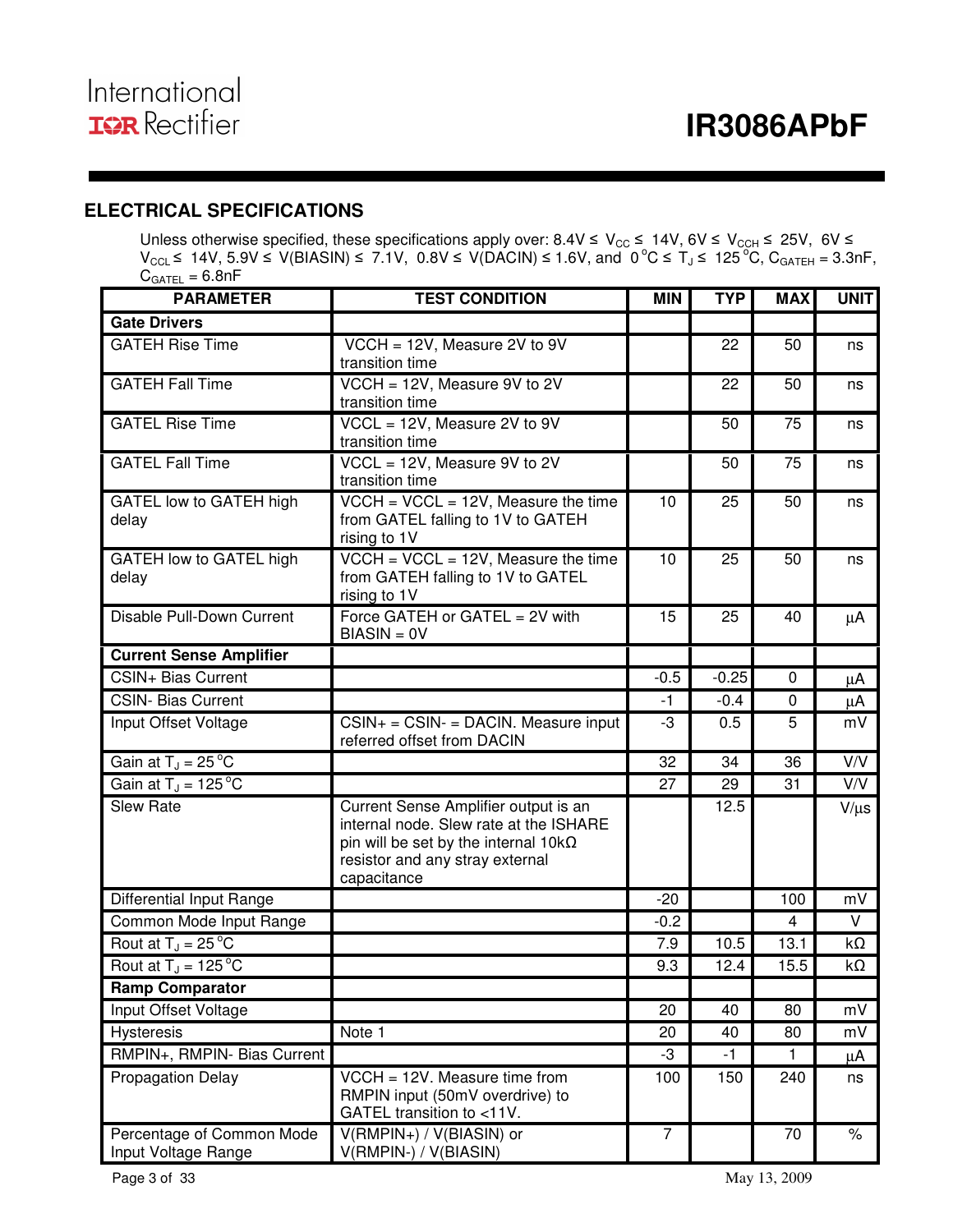# International **IOR** Rectifier

# **IR3086APbF**

| <b>PARAMETER</b>                       | <b>TEST CONDITION</b>                                                                                                |                                                                   |      | <b>MIN</b>                                    | <b>TYP</b>                                         | <b>MAX</b>   | <b>UNIT</b> |
|----------------------------------------|----------------------------------------------------------------------------------------------------------------------|-------------------------------------------------------------------|------|-----------------------------------------------|----------------------------------------------------|--------------|-------------|
| <b>Ramp Discharge Clamp</b>            |                                                                                                                      |                                                                   |      |                                               |                                                    |              |             |
| Clamp Voltage                          | Force $I(PWMRMP) = 500\mu A$ . Measure<br>$V(PWMRMP) - V(DACIN)$                                                     |                                                                   |      | $-10$                                         | 5                                                  | 20           | mV          |
| <b>Clamp Discharge Current</b>         |                                                                                                                      |                                                                   |      | $\overline{4}$                                | 8                                                  |              | mA          |
| <b>PWM Comparator</b>                  |                                                                                                                      |                                                                   |      |                                               |                                                    |              |             |
| PWM Comparator Input Offset<br>Voltage |                                                                                                                      |                                                                   |      | -5                                            | 5                                                  | 15           | mV          |
| EAIN & PWMRMP Bias Current             |                                                                                                                      | Clamp and Current Share Adjust OFF                                |      | $-1$                                          | $-0.4$                                             | 1            | μA          |
| <b>Propagation Delay</b>               | GATEH transition to $< 11V$ .                                                                                        | VCCH = 12V. Measure time from<br>PWMRMP input (50mV overdrive) to |      |                                               | 70                                                 | 150          | ns          |
| Common Mode Input Range                | range results in 100% duty cycle                                                                                     | Exceeding the Common Mode input                                   |      |                                               |                                                    | 5            | $\vee$      |
| <b>Share Adjust Error Amplifier</b>    |                                                                                                                      |                                                                   |      |                                               |                                                    |              |             |
| Input Offset Voltage                   |                                                                                                                      |                                                                   |      | 10                                            | 20                                                 | 30           | mV          |
| Input Voltage Range                    | EAIN - PWMRMP, Note 1                                                                                                |                                                                   |      | $-3.5$                                        |                                                    | 3.5          | V           |
| <b>PWMRMP Adjust Current</b>           |                                                                                                                      |                                                                   |      | 4                                             | 8                                                  |              | mA          |
| Transconductance                       | $I(PWMRMP) = 3.5mA$ , Note 1                                                                                         |                                                                   |      | 0.9                                           | 1.6                                                | 2.3          | A/V         |
| <b>SCOMP Source/Sink Current</b>       | Note 1                                                                                                               |                                                                   |      | 20                                            | 30                                                 | 40           | μA          |
| <b>SCOMP Activation Voltage</b>        | Amount SCOMP must increase from its<br>minimum voltage until the Ramp Slope<br>Adjust current equals = $10\mu$ A     |                                                                   | 60   | 150                                           | 300                                                | mV           |             |
| <b>PWMRMP Min Voltage</b>              | $I(PWMRMP) = 500\mu A$                                                                                               |                                                                   |      | 150                                           | 225                                                | 350          | mV          |
| <b>Body Braking Comparator</b>         |                                                                                                                      |                                                                   |      |                                               |                                                    |              |             |
| <b>Threshold Voltage</b>               | Compare to V(DACIN)                                                                                                  |                                                                   |      | 88                                            | 91                                                 | 94           | $\%$        |
| <b>Propagation Delay</b>               | $VCL = 12V$ . Measure time from EAIN <<br>0.91 x V(DACIN) (200mV overdrive) to<br>GATEL transition to < 11V. Note 1. |                                                                   |      | 100                                           | 150                                                | ns           |             |
| <b>OVP Comparator</b>                  |                                                                                                                      |                                                                   |      |                                               |                                                    |              |             |
| <b>Threshold Voltage</b>               | Compare to V(DACIN)                                                                                                  |                                                                   |      | 100                                           | 125                                                | 160          | mV          |
| <b>Propagation Delay</b>               | $VCL = 12V$ . Measure time from $CSIN >$<br>V(DACIN) (200mV overdrive) to GATEL<br>transition to $<$ 11V.            |                                                                   |      | 150                                           | 250                                                | ns           |             |
| <b>Phase Fault Comparator</b>          |                                                                                                                      |                                                                   |      |                                               |                                                    |              |             |
| <b>Threshold Voltage</b>               | Compare to V(DACIN)                                                                                                  |                                                                   |      | 88                                            | 91                                                 | 94           | $\%$        |
| <b>Output Voltage</b>                  | $I(PHSET) = 4mA$                                                                                                     |                                                                   |      |                                               | 300                                                | 400          | mV          |
| <b>PHSFLT Leakage Current</b>          | $V(PHSET) = 5.5V$                                                                                                    |                                                                   |      | $\mathbf 0$                                   | 10                                                 | μA           |             |
| <b>VRHOT Comparator</b>                |                                                                                                                      |                                                                   |      |                                               |                                                    |              |             |
| <b>HOTSET Bias Current</b>             |                                                                                                                      |                                                                   | $-2$ | $-0.5$                                        | $\mathbf{1}$                                       | μA           |             |
| <b>Output Voltage</b>                  | $I(VRHOT) = 29mA$                                                                                                    |                                                                   |      |                                               | 150                                                | 400          | mV          |
| <b>VRHOT Leakage Current</b>           | $V(VRHOT) = 5.5V$                                                                                                    |                                                                   |      |                                               | 0                                                  | 10           | μA          |
| <b>Threshold Hysteresis</b>            | $T_{\text{d}} \geq 85^{\circ}$ C                                                                                     |                                                                   | 3.0  | 7.0                                           | 9.0                                                | $^{\circ}$ C |             |
|                                        |                                                                                                                      | <b>MIN</b>                                                        |      | <b>TYP</b>                                    |                                                    | <b>MAX</b>   |             |
| <b>Threshold Voltage</b>               | $T_J \geq 85^{\circ}$ C                                                                                              | $4.73$ mV/ $^{\circ}$ C x<br>$T_J + 1.176V$                       |      | $4.73$ mV/ $^{\circ}$ C x<br>$T_{J}$ + 1.241V | $4.73m\overline{V/^{\circ}C}x$<br>$T_{J}$ + 1.356V |              | V           |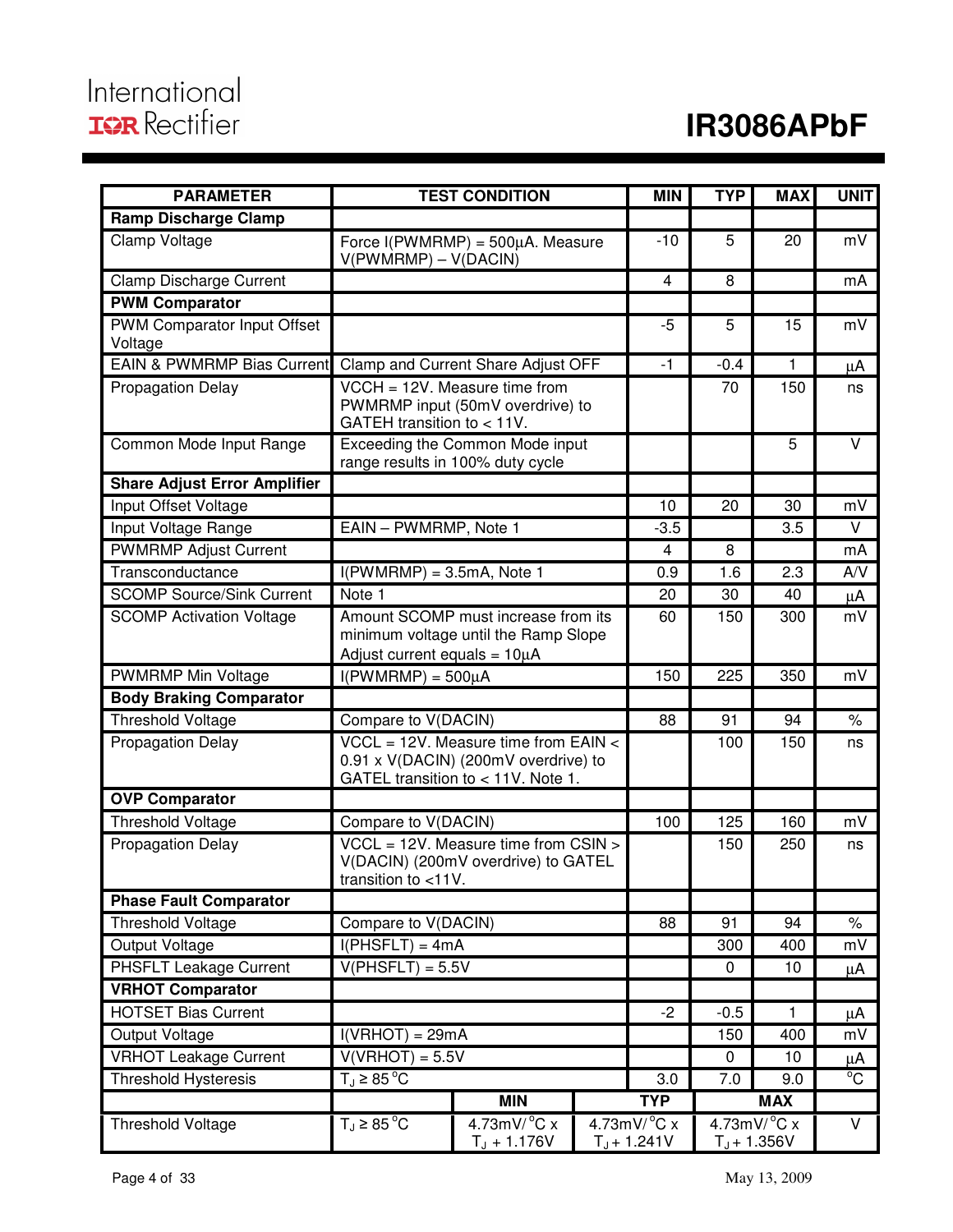# **IR3086APbF**

| <b>PARAMETER</b>           | <b>TEST CONDITION</b>                  | <b>MIN</b> | <b>TYP</b> | <b>MAX</b> | UNIT |
|----------------------------|----------------------------------------|------------|------------|------------|------|
| General                    |                                        |            |            |            |      |
| <b>VCC Supply Current</b>  |                                        |            | 10         | 14         | mA   |
| <b>VCCL Supply Current</b> |                                        |            | 2.5        | 5          | mA   |
| <b>VCCH Supply Current</b> | $6V \leq V_{\text{CCH}} \leq 14V$      |            | 5.5        | 8          | mA   |
|                            | 14V $\leq$ V <sub>CCH</sub> $\leq$ 25V |            | 6.5        | 10         | mA   |
| <b>BIASIN Bias Current</b> |                                        | -5         | $-2.5$     | 2          | μA   |
| <b>DACIN Bias Current</b>  |                                        | $-2$       | $-0.5$     |            | μA   |

**Note 1:** Guaranteed by design, but not tested in production

## **PIN DESCRIPTION**

| PIN#           | <b>PIN SYMBOL</b> | <b>PIN DESCRIPTION</b>                                                                                                                                                                                                                                                                                                                                                       |
|----------------|-------------------|------------------------------------------------------------------------------------------------------------------------------------------------------------------------------------------------------------------------------------------------------------------------------------------------------------------------------------------------------------------------------|
| 1              | $RMPIN+$          | Non-inverting input to Ramp Comparator                                                                                                                                                                                                                                                                                                                                       |
| $\overline{2}$ | <b>RMPIN-</b>     | Inverting input to Ramp Comparator                                                                                                                                                                                                                                                                                                                                           |
| $\overline{3}$ | <b>HOTSET</b>     | Inverting input to VRHOT comparator. Connect resistor divider from VBIAS to LGND<br>to program VRHOT threshold. Diode or thermistor may be substituted for lower<br>resistor for enhanced/remote temperature sensing.                                                                                                                                                        |
| $\overline{4}$ | <b>VRHOT</b>      | Open Collector output of the VRHOT comparator which drives low if IC junction<br>temperature exceeds the user programmable limit. Connect external pull-up.                                                                                                                                                                                                                  |
| $\overline{5}$ | <b>ISHARE</b>     | Output of the Current Sense Amplifier and input to the Share Adjust Error Amplifier.<br>Voltage on this pin is equal to $V(DACIN) + 34 * [V(CSIN+) - V(CSIN-)].$ Connecting<br>ISHARE pins together creates a Share Bus enabling current sharing between Phase<br>ICs. The Share bus is also used by the Control IC for voltage positioning and Over-<br>Current protection. |
| 6              | <b>SCOMP</b>      | Compensation for the Current Share control loop. Connect a capacitor to ground to<br>set the control loop's bandwidth.                                                                                                                                                                                                                                                       |
| $\overline{7}$ | <b>EAIN</b>       | PWM comparator input from the error amplifier of Control IC. Both Gate Driver<br>outputs drive low if the voltage on this pin is less than 91% of V(DACIN).                                                                                                                                                                                                                  |
| 8              | <b>PWMRMP</b>     | PWM comparator ramp input. Connect a resistor from this pin to the converter input<br>voltage and a capacitor to LGND to program the PWM ramp.                                                                                                                                                                                                                               |
| 9              | <b>LGND</b>       | Signal ground and IC substrate connection                                                                                                                                                                                                                                                                                                                                    |
| 10             | <b>VCC</b>        | Power for internal circuitry                                                                                                                                                                                                                                                                                                                                                 |
| 11             | <b>VCCL</b>       | Power for Low-Side Gate Driver                                                                                                                                                                                                                                                                                                                                               |
| 12             | <b>GATEL</b>      | Low-Side Gate Driver Output and input to GATEH non-overlap comparator                                                                                                                                                                                                                                                                                                        |
| 13             | <b>PGND</b>       | <b>Return for Gate Drivers</b>                                                                                                                                                                                                                                                                                                                                               |
| 14             | <b>GATEH</b>      | High-Side Gate Driver Output and input to GATEL non-overlap comparator                                                                                                                                                                                                                                                                                                       |
| 15             | <b>VCCH</b>       | Power for High-Side Gate Driver                                                                                                                                                                                                                                                                                                                                              |
| 16             | CSIN+             | Non-inverting input to the Current Sense Amplifier                                                                                                                                                                                                                                                                                                                           |
| 17             | CSIN-             | Inverting input to the Current Sense Amplifier and also non-inverting input to the OVP<br>comparator                                                                                                                                                                                                                                                                         |
| 18             | <b>PHSFLT</b>     | Open Collector output of the Phase Fault comparator. Drives low if Phase current is<br>unable to match the level of the SHARE bus due to an external fault. Connect<br>external pull-up.                                                                                                                                                                                     |
| 19             | <b>DACIN</b>      | Reference voltage input from the Control IC and inverting input to the OVP<br>comparator. Current sensing and PWM operation referenced to this pin.                                                                                                                                                                                                                          |
| 20             | <b>BIASIN</b>     | System reference voltage for internal circuitry                                                                                                                                                                                                                                                                                                                              |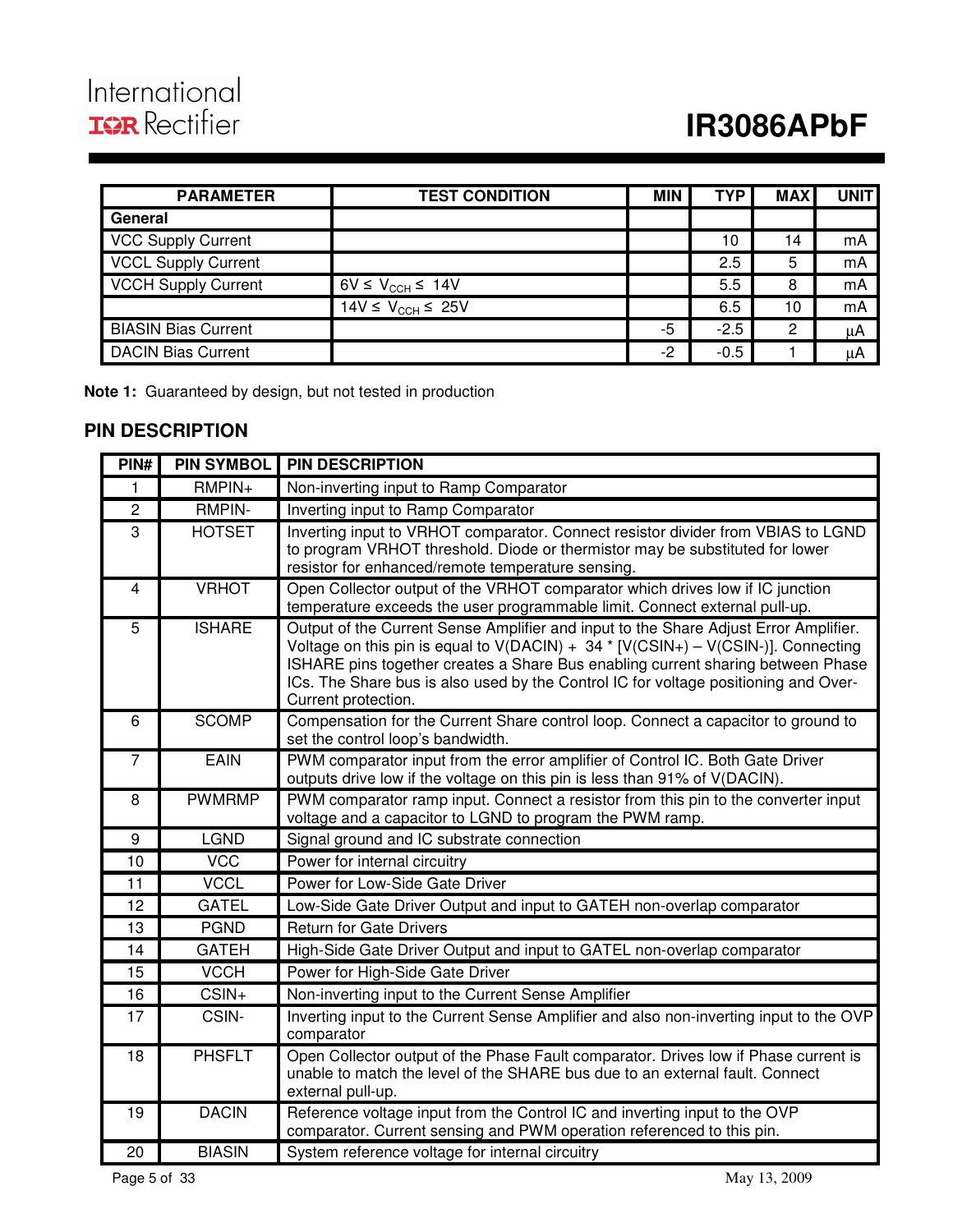### **SYSTEM THEORY OF OPERATION**

#### **XPhaseTM Architecture**

The XPhase<sup>TM</sup> architecture is designed for multiphase interleaved buck converters which are used in applications requiring small size, design flexibility, low voltage, high current and fast transient response. The architecture can control converters of any phase number where flexibility facilitates the design trade-off of multiphase converters. The scalable architecture can be applied to other applications which require high current or multiple output voltages.

As shown in Figure 1, the *XPhase*<sup>TM</sup> architecture consists of a Control IC and a scalable array of phase converters each using a single Phase IC. The Control IC communicates with the Phase ICs through a 5-wire analog bus, i.e. bias voltage, phase timing, average current, error amplifier output, and VID voltage. The Control IC incorporates all the system functions, i.e. VID, PWM ramp oscillator, error amplifier, bias voltage, and fault protections etc. The Phase IC implements the functions required by the converter of each phase, i.e. the gate drivers, PWM comparator and latch, over-voltage protection, and current sensing and sharing.

There is no unused or redundant silicon with the XPhase<sup>TM</sup> architecture compared to others such as a 4 phase controller that can be configured for 2, 3, or 4 phase operation. PCB Layout is easier since the 5 wire bus eliminates the need for point-to-point wiring between the Control IC and each Phase. The critical gate drive and current sense connections are short and local to the Phase ICs. This improves the PCB layout by lowering the parasitic inductance of the gate drive circuits and reducing the noise of the current sense signal.



Figure 1. System Block Diagram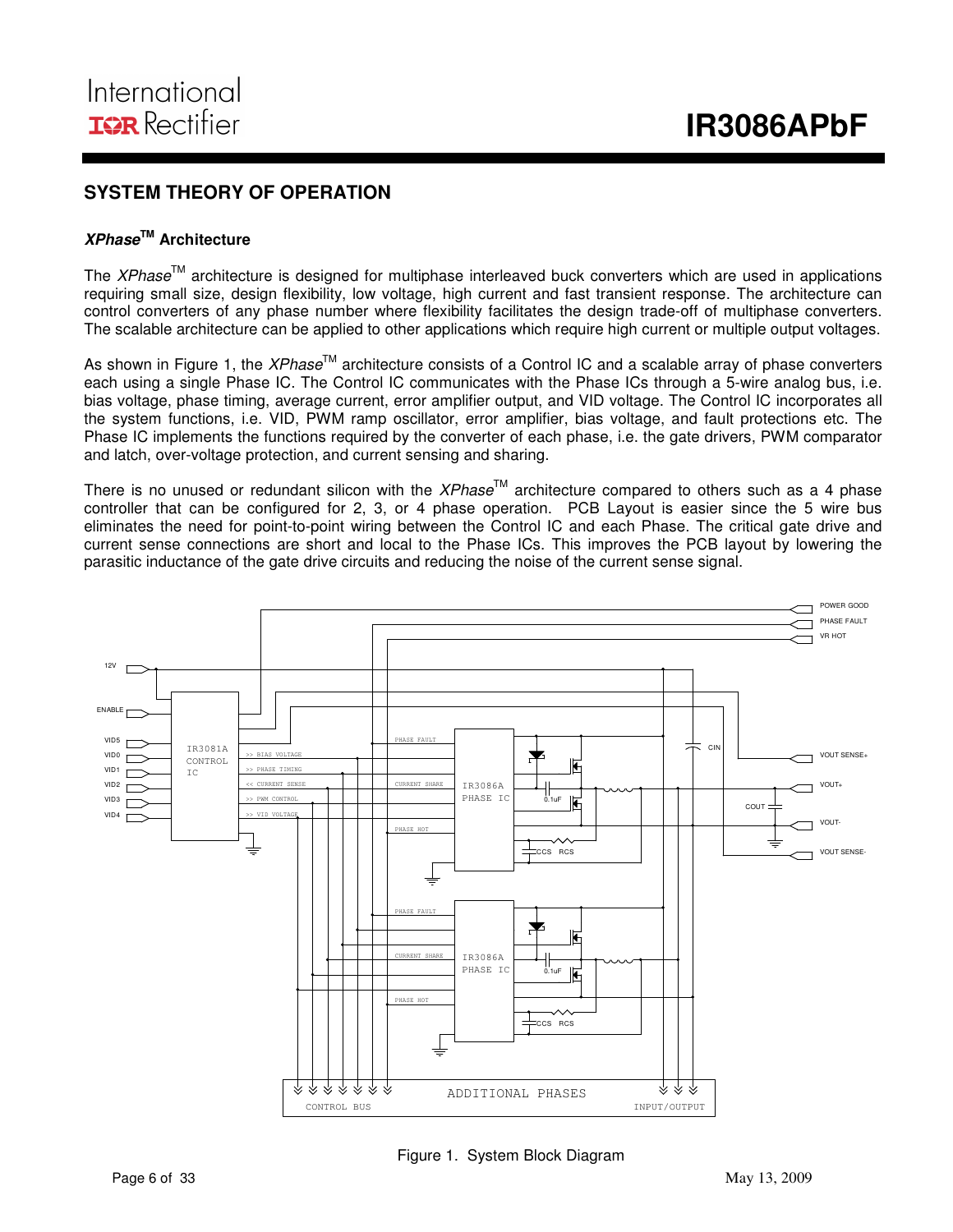#### **PWM Control Method**

The PWM block diagram of the *XPhase*<sup>TM</sup> architecture is shown in Figure 2. Feed-forward voltage mode control with trailing edge modulation is used. A high-gain wide-bandwidth voltage type error amplifier in the Control IC is used for the voltage control loop. An external RC circuit connected to the input voltage and ground is used to program the slope of the PWM ramp and to provide the feed-forward control at each phase. The PWM ramp slope will change with the input voltage and automatically compensate for changes in the input voltage. The input voltage can change due to variations in the silver box output voltage or due to the wire and PCB-trace voltage drop related to changes in load current.



Figure 2. PWM Block Diagram

#### **Frequency and Phase Timing Control**

An oscillator with programmable frequency is located in the Control IC. The output of the oscillator is a 50% duty cycle triangle waveform with peak and valley voltages of approximately 5V and 1V respectively. This signal is used to program both the switching frequency and phase timing of the Phase ICs. The Phase IC is programmed by resistor divider RPHS1 and RPHS2 connected between the VBIAS reference voltage and the Phase IC LGND pin. A comparator in the Phase ICs detects the crossing of the oscillator waveform over the voltage generated by the resistor divider and triggers a clock pulse that starts the PWM cycle. The peak and valley voltages track the VBIAS voltage reducing potential Phase IC timing errors. Figure 3 shows the Phase timing for an 8 phase converter. Note that both slopes of the triangle waveform can be used for phase timing by swapping the RMPIN+ and RMPIN– pins, as shown in Figure 2.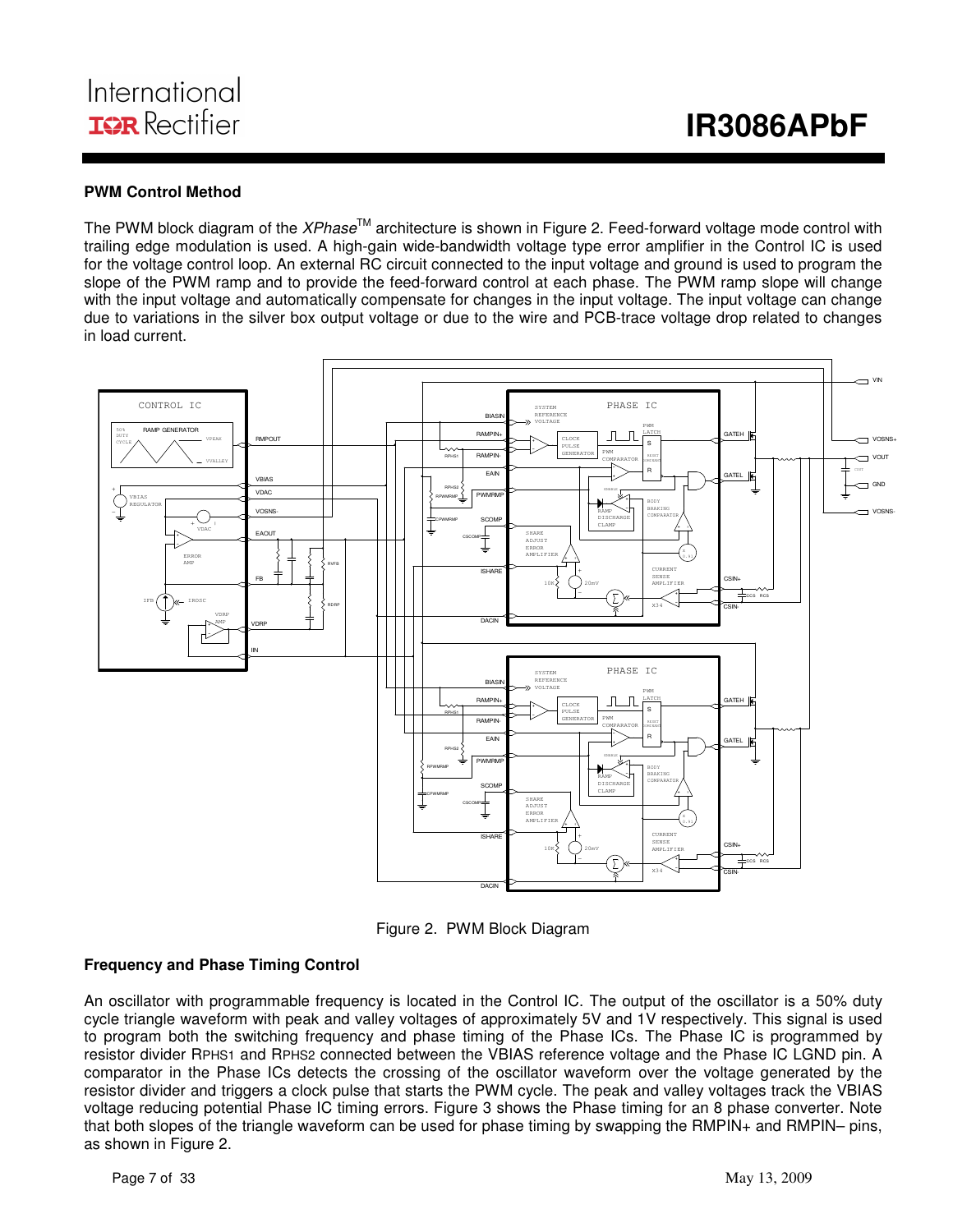## International **IOR** Rectifier

# **IR3086APbF**



Figure 3. 8 Phase Oscillator Waveforms

### **PWM Operation**

The PWM comparator is located in the Phase IC. Upon receiving a clock pulse, the PWM latch is set; the PWMRMP voltage begins to increase; the low side driver is turned off, and the high side driver is then turned on after the nonoverlap time. When the PWMRMP voltage exceeds the Error Amplifier's output voltage, the PWM latch is reset. This turns off the high side driver and turns on the low side driver after the non-overlap time; it activates the Ramp Discharge Clamp, which quickly discharges the PWMRMP capacitor to the VDAC voltage of the Control IC until the next clock pulse.

The PWM latch is reset dominant allowing all phases to go to zero duty cycle within a few tens of nanoseconds in response to a load step decrease. Phases can overlap and go to 100% duty cycle in response to a load step increase with turn-on gated by the clock pulses. An Error Amplifier output voltage greater than the common mode input range of the PWM comparator results in 100% duty cycle regardless of the voltage of the PWM ramp. This arrangement guarantees the Error Amplifier is always in control and can demand 0 to 100% duty cycle as required. It also favors response to a load step decrease which is appropriate given the low output to input voltage ratio of most systems. The inductor current will increase much more rapidly than decrease in response to load transients.

This control method is designed to provide "single cycle transient response" where the inductor current changes in response to load transients within a single switching cycle maximizing the effectiveness of the power train and minimizing the output capacitor requirements. An additional advantage of the architecture is that differences in ground or input voltage at the phases have no effect on operation since the PWM ramps are referenced to VDAC.

Figure 4 depicts PWM operating waveforms under various conditions.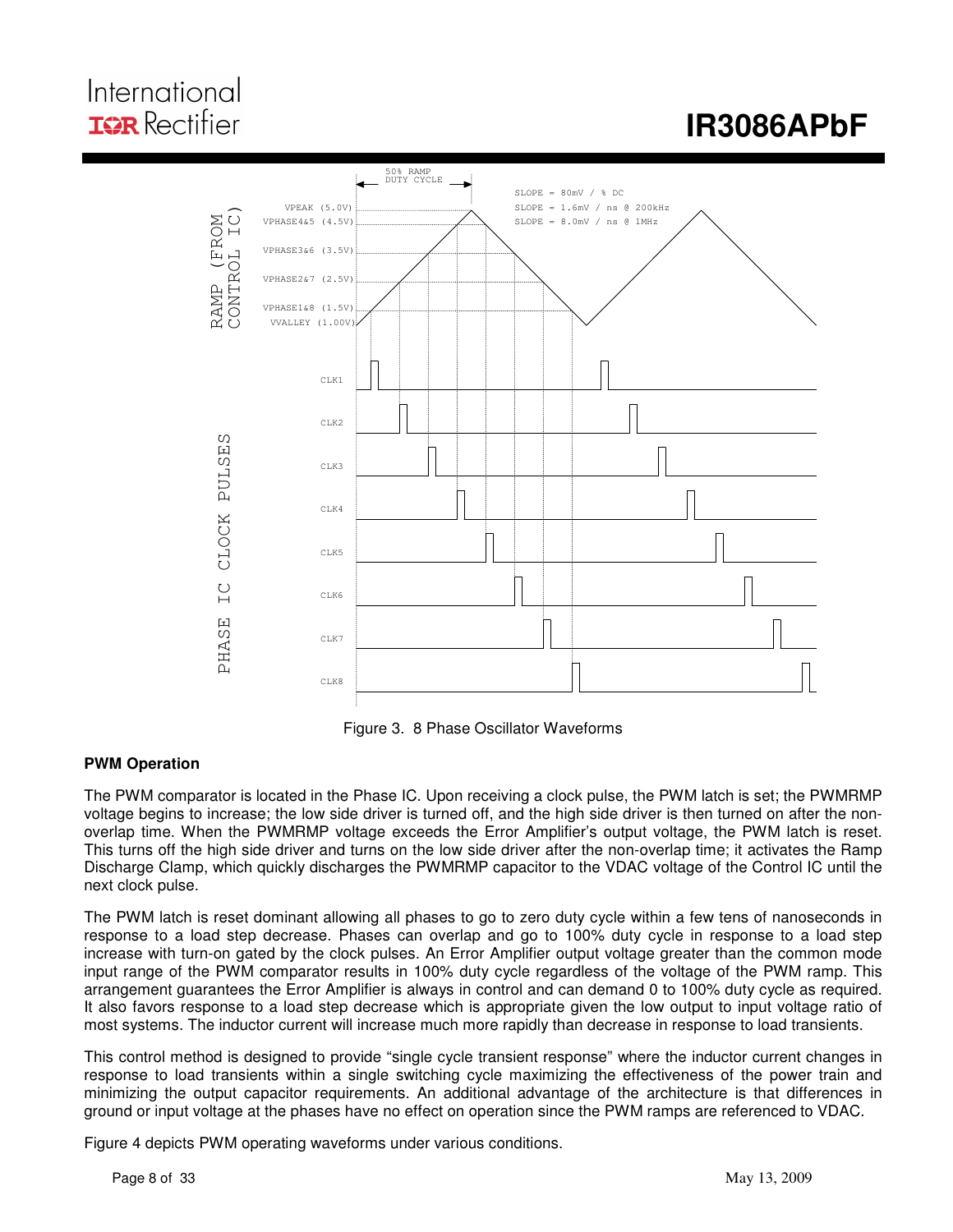## International **IOR** Rectifier

# **IR3086APbF**



Figure 4. PWM Operating Waveforms

### **Body BrakingTM**

In a conventional synchronous buck converter, the minimum time required to reduce the current in the inductor in response to a load step decrease is;

$$
T_{SLEW} = \frac{L*(I_{MAX} - I_{MIN})}{V_O}
$$

The slew rate of the inductor current can be significantly increased by turning off the synchronous rectifier in response to a load step decrease. The switch node voltage is then forced to decrease until conduction of the synchronous rectifier's body diode occurs. This increases the voltage across the inductor from Vo to Vo  $+$ VBODYDIODE. The minimum time required to reduce the current in the inductor in response to a load transient decrease is now;

$$
T_{SLEW} = \frac{L*(I_{MAX} - I_{MIN})}{V_O + V_{BODYDIODE}}
$$

Since the voltage drop in the body diode is often higher than output voltage, the inductor current slew rate can be increased by 2X or more. This patent pending technique is referred to as "Body Braking™" and is accomplished through the "Body Braking™ Comparator" located in the Phase IC. If the Error Amplifier's output voltage drops below 91% of the VDAC voltage this comparator turns off the low side gate driver.

#### **Lossless Average Inductor Current Sensing**

Inductor current can be sensed by connecting a resistor and a capacitor in parallel with the inductor and measuring the voltage across the capacitor, as shown in Figure 5. The equation of the sensing network is,

$$
v_{CS}(s) = v_L(s) \frac{1}{1 + sR_{CS}C_{CS}} = i_L(s) \frac{R_L + sL}{1 + sR_{CS}C_{CS}}
$$

Usually the resistor Rcs and capacitor Ccs are chosen so that the time constant of Rcs and Ccs equals the time constant of the inductor which is the inductance L over the inductor DCR (RL). If the two time constants match, the voltage across Ccs is proportional to the current through L, and the sense circuit can be treated as if only a sense resistor with the value of RL was used. The mismatch of the time constants does not affect the measurement of inductor DC current, but affects the AC component of the inductor current.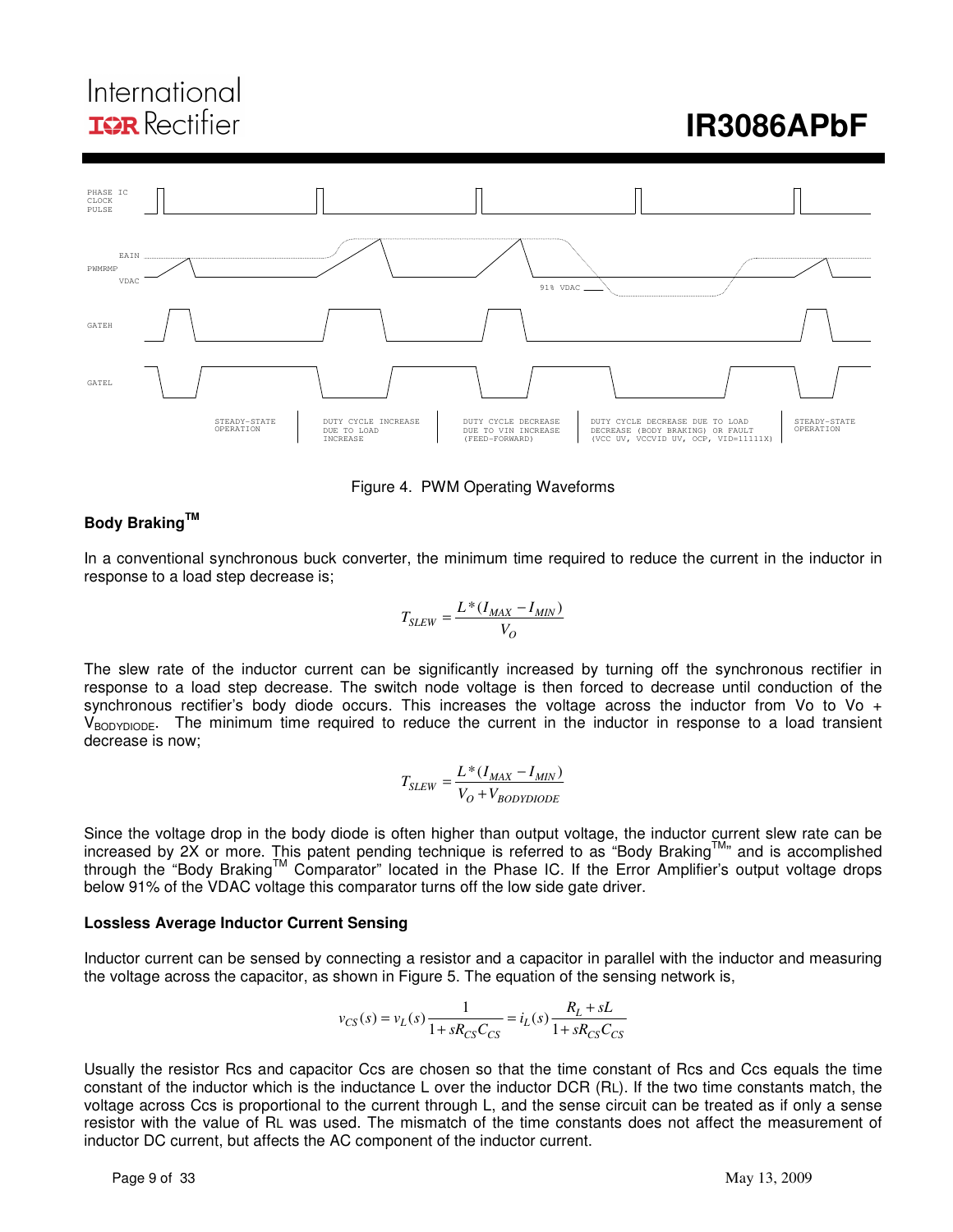# **IR3086APbF**

## International **IOR** Rectifier



Figure 5. Inductor Current Sensing and Current Sense Amplifier

The advantage of sensing the inductor current versus high side or low side sensing is that actual output current being delivered to the load is obtained rather than peak or sampled information about the switch currents. The output voltage can be positioned to meet a load line based on real time information. Except for a sense resistor in series with inductor, this is the only sense method that can support a single cycle transient response. Other methods provide no information during either load increase (low side sensing) or load decrease (high side sensing).

An additional problem associated with peak or valley current mode control for voltage positioning is that they suffer from peak-to-average errors. These errors will show in many ways but one example is the effect of frequency variation. If the frequency of a particular unit is 10% low, the peak to peak inductor current will be 10% larger and the output impedance of the converter will drop by about 10%. Variations in inductance, current sense amplifier bandwidth, PWM prop delay, any added slope compensation, input voltage, and output voltage are all additional sources of peak-to-average errors.

#### **Current Sense Amplifier**

This is a high speed differential current sense amplifier, as shown in Figure 5. Its gain decreases with increasing temperature and is nominally 34 at 25ºC and 29 at 125ºC (-1470 ppm/ºC). This reduction of gain tends to compensate the 3850 ppm/ºC increase in inductor DCR. Since in most designs the Phase IC junction is hotter than the inductor these two effects tend to cancel such that no additional temperature compensation of the load line is required.

The current sense amplifier can accept positive differential input up to 100mV and negative up to -20mV before clipping. The output of the current sense amplifier is summed with the DAC voltage and sent to the Control IC and other Phases through an on-chip 10KΩ resistor connected to the ISHARE pin. The ISHARE pins of all the phases are tied together and the voltage on the share bus represents the average current being delivered to the load and is used by the Control IC for voltage positioning and current limit protection.

#### **Average Current Share Loop**

Current sharing between phases of the converter is achieved by the average current share loop in each Phase IC. The output of the current sense amplifier is compared with the share bus less a 20mV offset. If current in a phase is smaller than the average current, the share adjust error amplifier of the phase will activate a current source that reduces the slope of its PWM ramp thereby increasing its duty cycle and output current. The crossover frequency of the current share loop can be programmed with a capacitor at the SCOMP pin so that the share loop does not interact with the output voltage loop.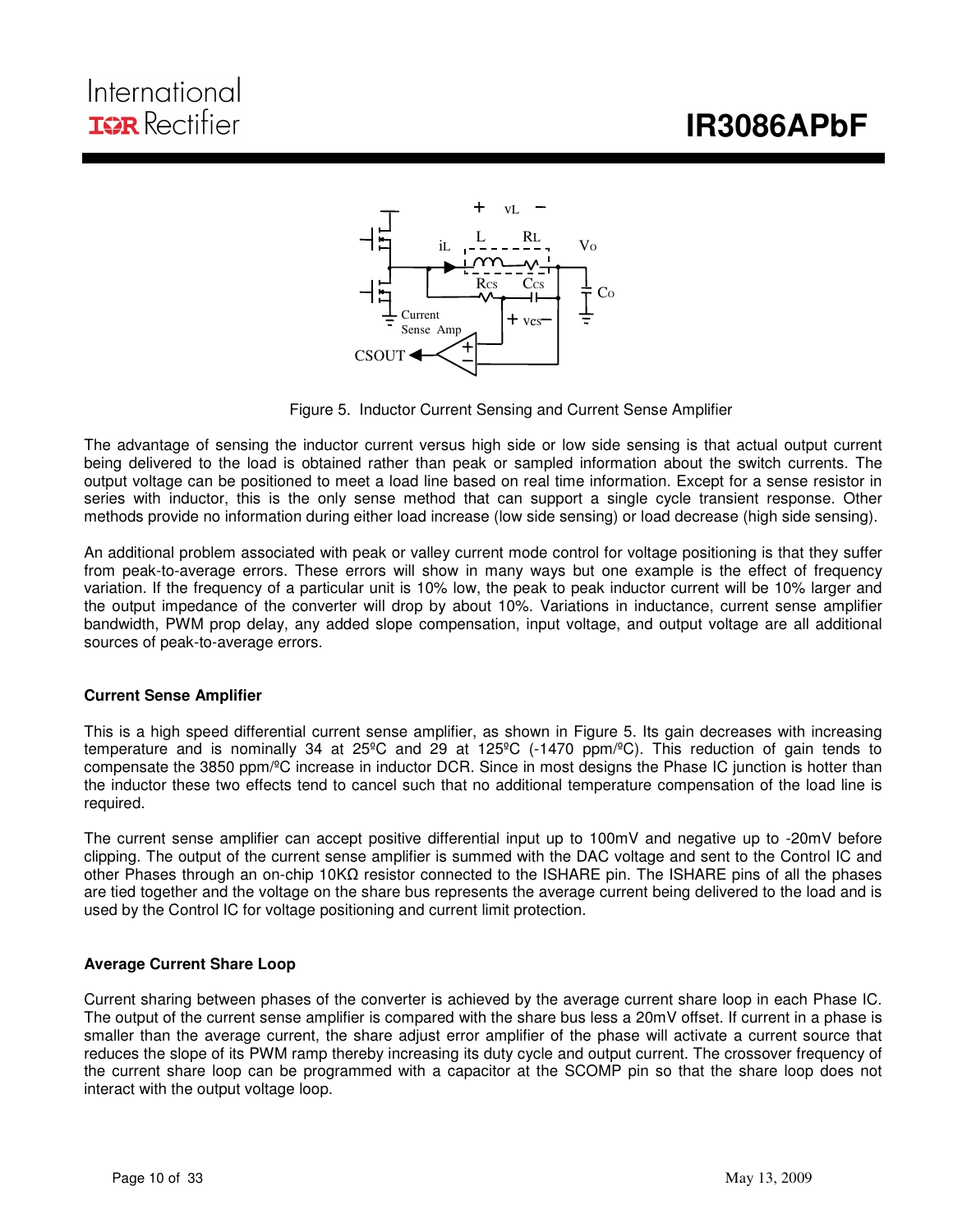## **IR3086A THEORY OF OPERATION**

#### **Block Diagram**

The Block diagram of the IR3086A is shown in Fig. 6, and specific features are discussed in the following sections.

i





#### **Tri-State Gate Drivers**

The gate drivers can deliver up to 3A peak current. An adaptive non-overlap circuit monitors the voltage on the GATEH and GATEL pins to prevent MOSFET shoot-through current while minimizing body diode conduction.

An Enable signal is provided by the Control IC to the Phase IC without the addition of a dedicated signal line. The Error Amplifier output of the Control IC drives low in response to any fault condition such as input under voltage or output overload. The IR3086A Body Braking™ comparator detects this and drives both gate outputs low. This tristate operation prevents negative inductor current and negative output voltage during power-down.

The Gate Drivers revert to a high impedance "off" state if VCCL and VCCH supply voltages are below the normal operating range. An 80kΩ resistor is connected across the GATEH/GATEL and PGND pins to prevent the GATEH/GATEL voltage from rising due to leakage or other causes under these conditions.

#### **Over Voltage Protection (OVP)**

The IR3086A includes over-voltage protection that turns on the low side MOSFET to protect the load in the event of a shorted high-side MOSFET or connection of the converter output to an excessive output voltage. A comparator monitors the voltage at the CSIN- pin which is usually connected directly to the converter output. If the voltage exceeds the DACIN voltage plus 125mV typical (100mV minimum and 160mV maximum) the GATEL pin drives high. The OVP circuit overrides the normal PWM operation and will fully turn-on the low side MOSFET within approximately 150ns. The low side MOSFET will remain ON until the over-voltage condition ceases.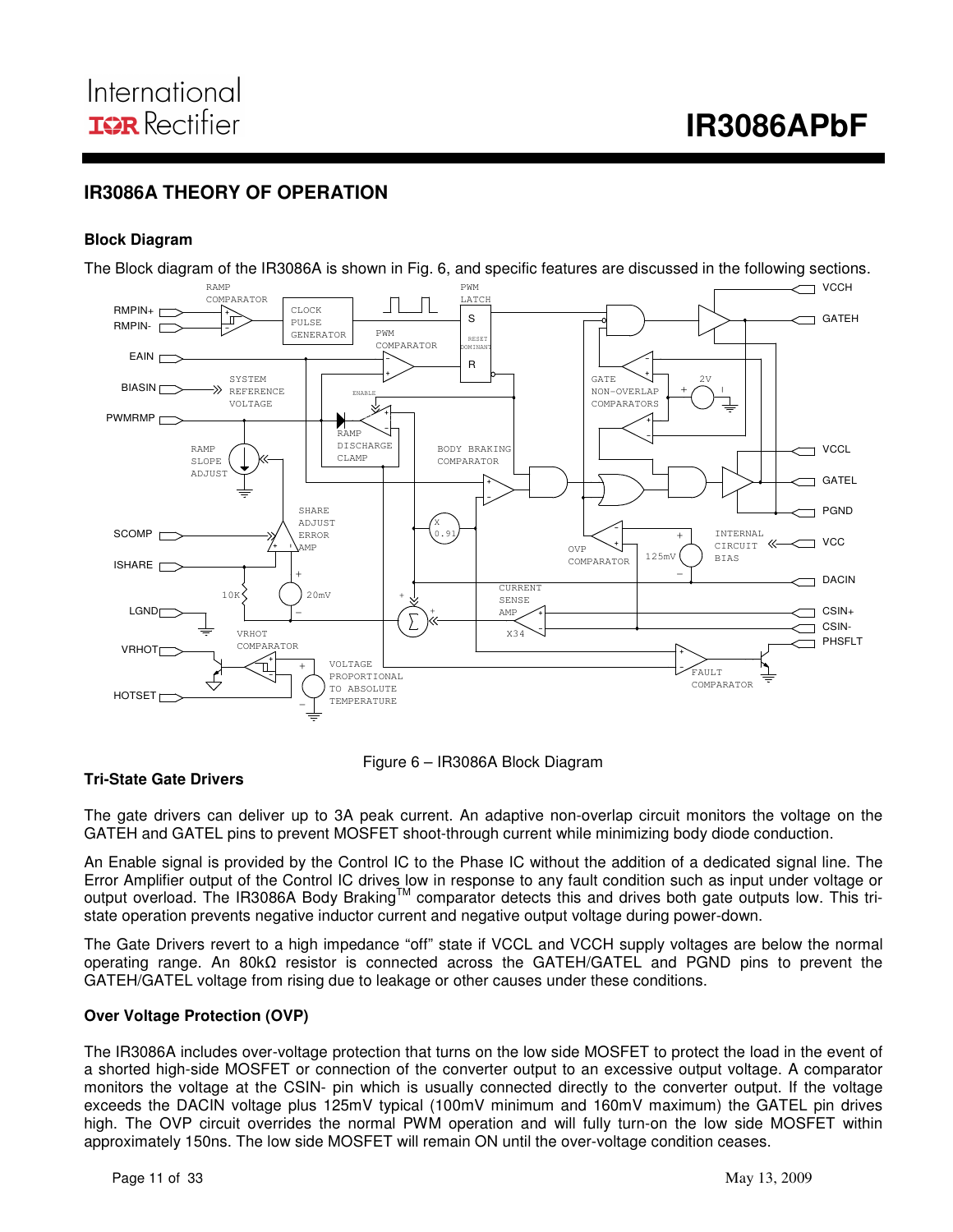## International **IOR** Rectifier

When designing for OVP the overall system must be considered. In many cases the over-current protection of the AC-DC or DC-DC converter supplying the multiphase converter will be triggered thus providing effective protection without damage as long as all PCB traces and components are sized to handle the worst-case maximum current. If this is not possible a fuse can be added in the input supply to the multiphase converter. One scenario to be careful of is where the input voltage to the multiphase converter may be pulled below the level where the ICs can provide adequate voltage to the low side MOSFET thus defeating OVP.

Dynamic changes in the VID code to a lower output voltage may trigger OVP. For example; a 250mV decrease in output voltage combined with a light load condition will cause the low side MOSFETs to turn on and interfere with Body Braking™. This will not cause a problem, however, as Body Braking™ will resume once the output voltage is less than 125mV above the VID voltage.

Since CSIN- pin is also used as the inductor current sensing input, it is usually connected to the local converter output, which may be far away from the load of the multiphase converter. Excessive distribution impedance between the converter and load may trigger OVP during normal operation. If the voltage drop across the distribution impedance exceeds the minimum OVP comparator threshold of 100mV plus VID offset and voltage positioning, the IR3086A can not be used. The IR3088 Phase IC without OVP should be used instead in applications with excessive distribution impedance and very small or no AVP. For example, a converter having 25mV of VID offset, 125mV of AVP at full load, and 100mV of drop in the distribution path at full load would be OK, since 100mV + 25mV + 125mV = 250mV which is greater than the 100mV drop. However, a converter having 25mV of VID offset, no AVP, and 130mV of drop in the distribution path would require IR3088, since 100mV + 25mV + 0mV = 125mV which is smaller than the 130mV drop.

Converter with programmable higher output voltage than VID voltage may also trigger OVP during normal operation, and IR3088 should be used to replace IR3086A.

#### **Thermal Monitoring (VRHOT)**

The IR3086A senses its own die temperature and produces a voltage at the input of the VRHOT comparator that is proportional to temperature. An external resistor divider connected from VBIAS to the HOTSET pin and ground can be used to program the thermal trip point of the VRHOT comparator. The VRHOT pin is an open-collector output and should be pulled up to a voltage source through a resistor. If the thermal trip point is reached the VRHOT output drives low.

#### **Phase Fault**

It is possible for multiphase converters to appear to be working correctly with one or more phases not functioning. The output voltage can still be regulated and the full load current may still be delivered. However, the remaining phase(s) will be stressed far beyond their intended design limits and are likely to fail. Loss of a phase can occur due to poor solder connections or mounting during the manufacturing process, or can occur in the field. The most common failure mode of a buck converter is failure of the high side MOSFET.

The IR3086A has the ability to detect if a phase stops switching and can provide this information to the system through the PHSFLT output pin. If a phase stops switching its output current will drop to zero and the output of the current sense amplifier will be the DACIN voltage. The Share Adjust Amplifier reacts to this by increasing the Ramp Slope Adjust current until it exceeds the externally programmable PWM Ramp bias current. This will cause the voltage at the PWMRMP pin to drop below its normal operating range. The Fault Comparator trips and drives the PHSFLT output to ground when the voltage on the PWMRMP pin falls below 91% of the DACIN voltage. PHSFLT is an open-collector output and should be pulled up to a voltage source through a resistor.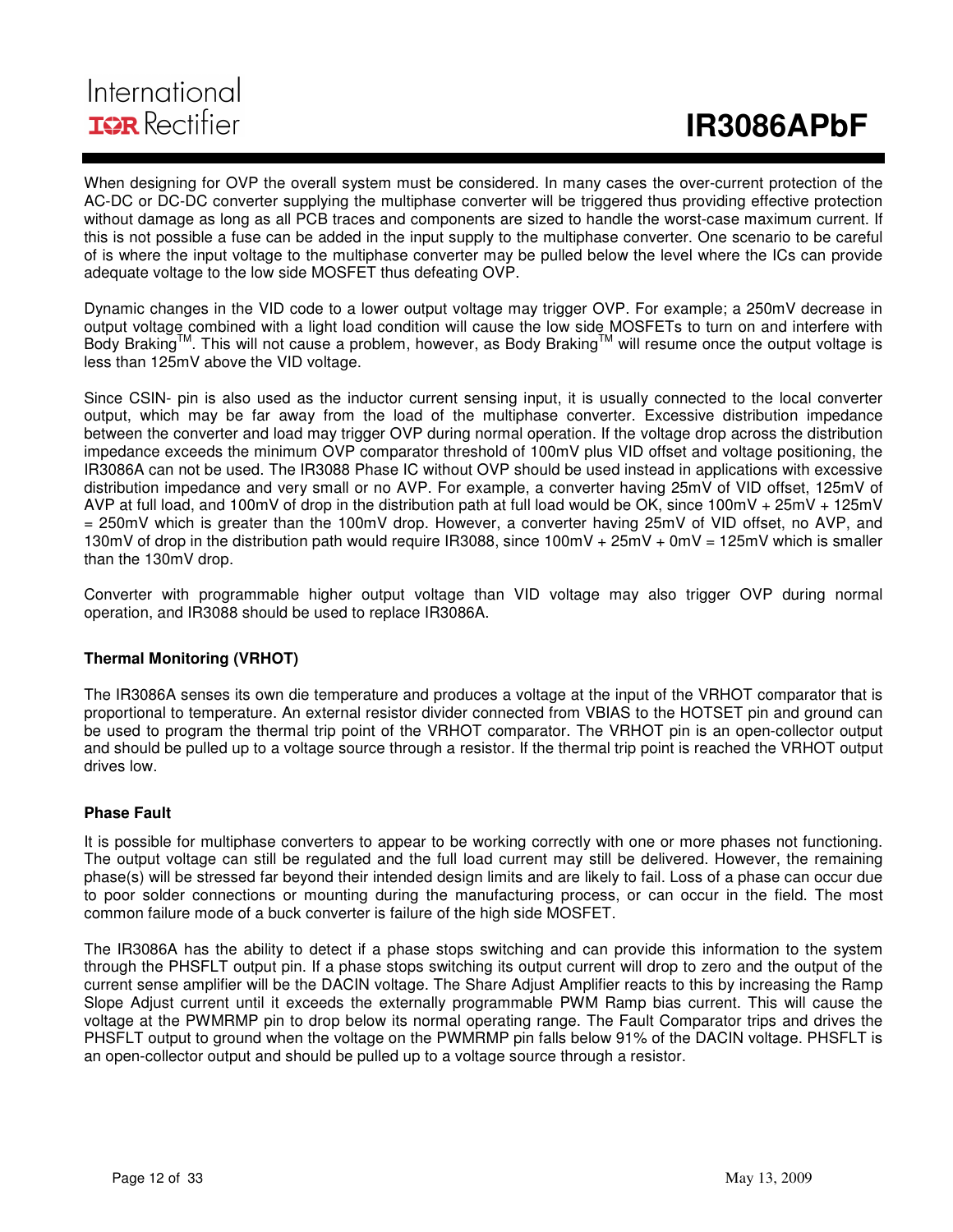I



## **APPLICATION INFORMATION**



Figure 7. IR3081A/IR3086A Six-Phase VRM/EVRD 10 Converter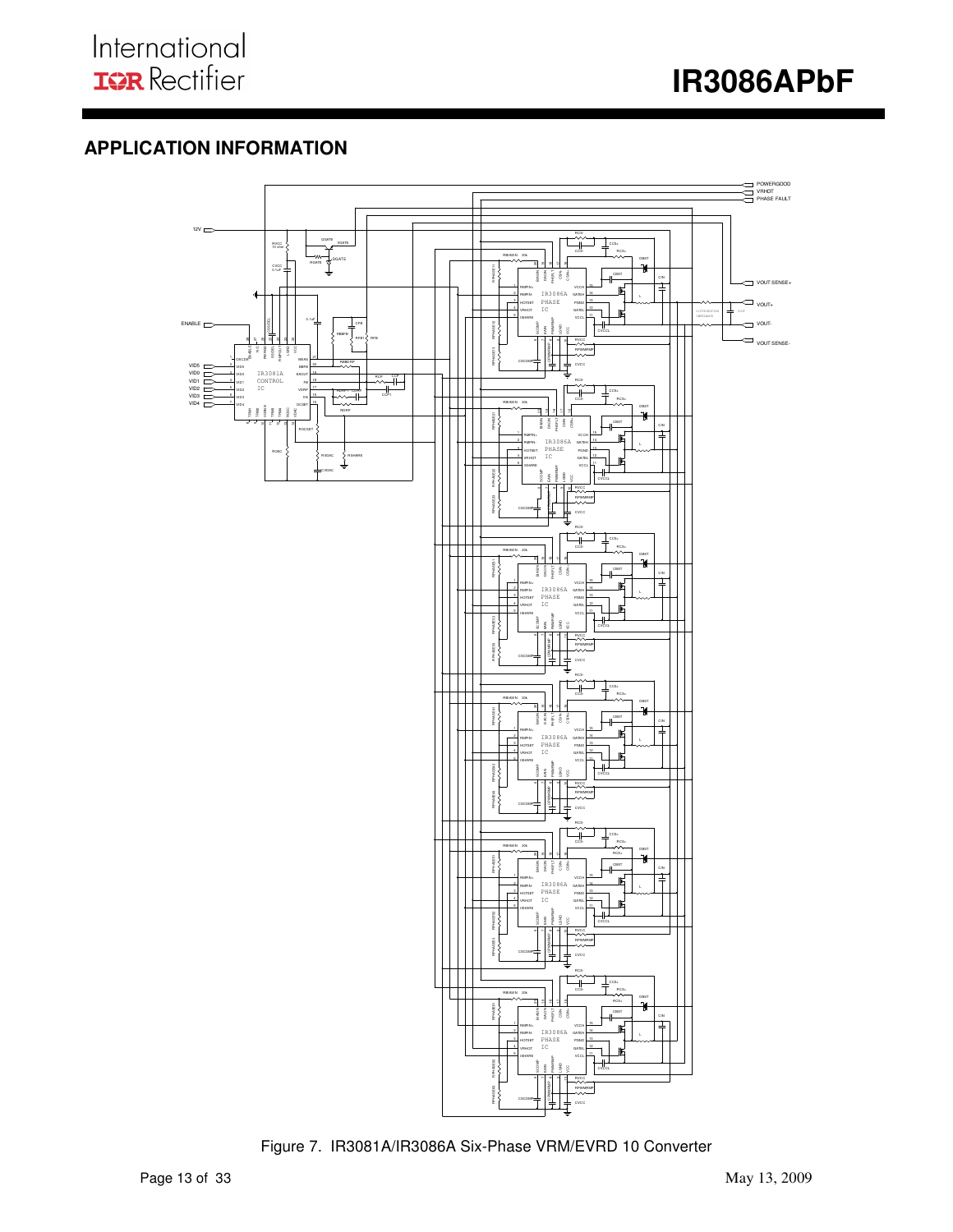#### **DESIGN PROCEDURES – IR3081A AND IR3086A CHIPSET**

#### **IR3081A EXTERNAL COMPONENTS**

#### **Oscillator Resistor Rosc**

The oscillator of IR3081A generates a triangle waveform to synchronize the phase ICs, and the switching frequency of the each phase converter equals the oscillator frequency, which is set by the external resistor ROSC according to the curve in Figure 13 of IR3081A Data Sheet.

#### **Soft Start Capacitor CSS/DEL**

Because the capacitor CSS/DEL programs four different time parameters, i.e. soft start delay time, soft start time, over-current latch delay time, and power good delay time, they should be considered together while choosing CSS/DEL.

The SS/DEL pin voltage controls the slew rate of the converter output voltage, as shown in Figure 10 of IR3081A. After the ENABLE pin voltage rises above 0.6V, there is a soft-start delay time tSSDEL, after which the error amplifier output is released to allow the soft start. The soft start time tss represents the time during which converter voltage rises from zero to VO. tSS can be programmed by an external capacitor, which is determined by Equation (1).

$$
C_{SS/DEL} = \frac{I_{CHG} * t_{SS}}{V_O} = \frac{70 * 10^{-6} * t_{SS}}{V_O}
$$
\n(1)

Once CSS/DEL is chosen, the soft start delay time tSSDEL, the over-current fault latch delay time tOCDEL, and the delay time tVccPG from output voltage (VO) in regulation to Power Good are fixed and shown in Equations (2), (3) and (4) respectively.

$$
t_{SSDEL} = \frac{C_{SS/DEL} * 1.3}{I_{CHG}} = \frac{C_{SS/DEL} * 1.3}{70 * 10^{-6}}
$$
 (2)

$$
t_{OCDEL} = \frac{C_{SS/DEL} * 0.115}{I_{OCDISCHG}} = \frac{C_{SS/DEL} * 0.115}{40 * 10^{-6}}
$$
(3)

$$
t_{VccPG} = \frac{C_{SS/DEL} * (3.8 - 0.065 - V_O - 1.3)}{I_{CHG}} = \frac{C_{SS/DEL} * (3.735 - V_O - 1.3)}{70 * 10^{-6}}
$$
(4)

#### **VDAC Slew Rate Programming Capacitor CVDAC and Resistor RVDAC**

The slew rate of VDAC down-slope SRDOWN can be programmed by the external capacitor CVDAC as defined in Equation (5), where ISINK is the sink current of VDAC pin as shown in Figure 15 of IR3081A Data Sheet. The resistor RVDAC is used to compensate VDAC circuit and is determined by Equation (6). The slew rate of VDAC upslope SRUP is proportional to that of VDAC down-slope and is given by Equation (7), where ISOURCE is the source current of VDAC pin as shown in Figure15 of IR3081A Data Sheet.

$$
C_{VDAC} = \frac{I_{SINK}}{SR_{DOWN}}
$$
\n(5)

$$
R_{VDAC} = 0.5 + \frac{3.2 * 10^{-15}}{C_{VDAC}^2}
$$
 (6)

$$
SR_{UP} = \frac{I_{SOLVECE}}{C_{VDAC}}\tag{7}
$$

Page 14 of 33 May 13, 2009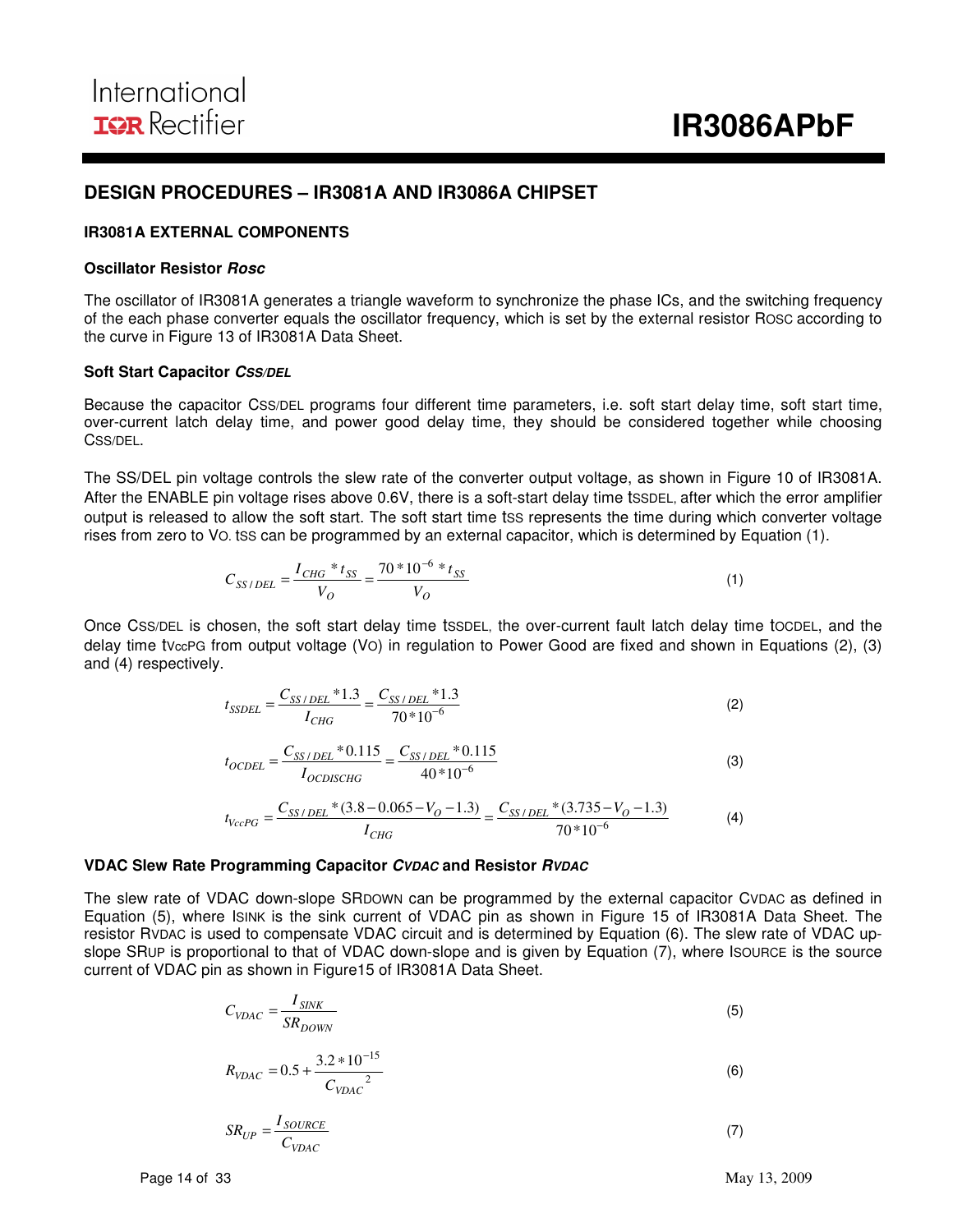International **IOR** Rectifier

#### **Over Current Setting Resistor ROCSET**

The inductor DC resistance is utilized to sense the inductor current. The copper wire of inductor has a constant temperature coefficient of 3850 ppm/°C, and therefore the maximum inductor DCR can be calculated from Equation (8), where RL\_MAX and RL\_ROOM are the inductor DCR at maximum temperature TL\_MAX and room temperature T\_ROOM respectively.

$$
R_{L\_MAX} = R_{L\_Room} * [1 + 3850 * 10^{-6} * (T_{L\_MAX} - T_{ROM})]
$$
\n(8)

The current sense amplifier gain decreases with temperature at the rate of 1470 ppm/°C, which compensates part of the inductor DCR increase. The phase IC die temperature is only a couple of degrees Celsius higher than the PCB temperature due to the low thermal impedance of MLPQ package. The minimum current sense amplifier gain at the maximum phase IC temperature TIC MAX is calculated from Equation (9).

$$
G_{CS\_MIN} = G_{CS\_Room} * [1 - 1470 * 10^{-6} * (T_{IC\_MAX} - T_{ROM})]
$$
\n(9)

The total input offset voltage (VCS\_TOFST) of current sense amplifier in phase ICs is the sum of input offset (VCS\_OFST) of the amplifier itself and that created by the amplifier input bias currents flowing through the current sense resistors RCS+ and RCS-.

$$
V_{CS\_TOFST} = V_{CS\_OFST} + I_{CSIN+} * R_{CS+} - I_{CSIN-} * R_{CS-}
$$
\n(10)

The over current limit is set by the external resistor ROCSET as defined in Equation (11), where ILIMIT is the required over current limit. IOCSET, the bias current of OCSET pin, changes with switching frequency setting resistor ROSC and is determined by the curve in Figure 14 of IR3081A Data Sheet. KP is the ratio of inductor peak current over average current in each phase and is calculated from Equation (12).

$$
R_{OCSET} = \left[\frac{I_{LIMIT}}{n} * R_{L_{\_MAX}} * (1 + K_P) + V_{CS_{\_TOFST}}\right] * G_{CS_{\_MIN}} / I_{OCSET}
$$
\n
$$
K_P = \frac{(V_I - V_O) * V_O / (L * V_I * f_{SW} * 2)}{I_O / n}
$$
\n(12)

#### **No Load Output Voltage Setting Resistor RFB and Adaptive Voltage Positioning Resistor RDRP**

A resistor between FB pin and the converter output is used to create output voltage offset VO\_NLOFST, which is the difference between VDAC voltage and output voltage at no load condition. Adaptive voltage positioning further lowers the converter voltage by RO\*IO, where RO is the required output impedance of the converter.

RFB is not only determined by IFB, the current flowing out of FB pin as shown in Figure 14 of IR3081A Data Sheet, but also affected by the adaptive voltage positioning resistor RDRP and total input offset voltage of current sense amplifiers. RFB and RDRP are determined by (13) and (14) respectively.

$$
R_{FB} = \frac{R_{L\_MAX} * V_{O\_NLOFST} - V_{CS\_TOFST} * n * R_{O}}{I_{FB} * R_{L\_MAX}}
$$
(13)  

$$
R_{DRP} = \frac{R_{FB} * R_{L\_MAX} * G_{CS\_MIN}}{n * R_{O}}
$$
(14)

#### **Body BrakingTM Related Resistors RBBFB and RBBDRP**

The Body Braking™ during Dynamic VID can be disabled by connecting BBFB pin to ground. If the feature is enabled, Resistors RBBFB and RBBDRP are needed to restore the feedback voltage of the error amplifier after Dynamic VID step down. Usually RBBFB and RBBDRP are chosen to match RFB and RDRP respectively.

Page 15 of 33 May 13, 2009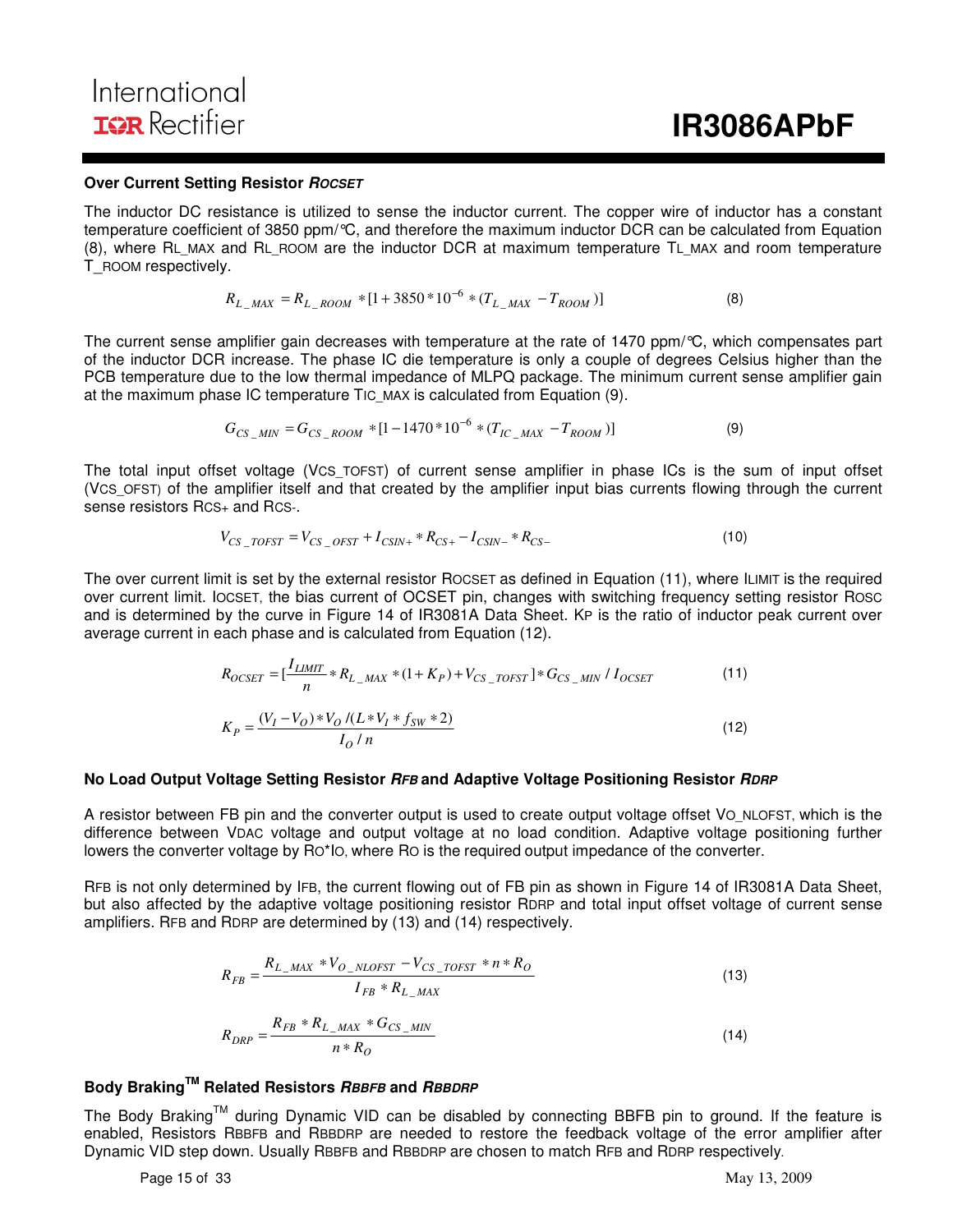#### **IR3086A EXTERNAL COMPONENTS**

#### **PWM Ramp Resistor RPWMRMP and Capacitor CPWMRMP**

PWM ramp is generated by connecting the resistor RPWMRMP between a voltage source and PWMRMP pin as well as the capacitor CPWMRMP between PWMRMP and LGND. Choose the desired PWM ramp magnitude VRAMP and the capacitor CPWMRMP in the range of 100pF and 470pF, and then calculate the resistor RPWMRMP from Equation (15). To achieve feed-forward voltage mode control, the resistor RRAMP should be connected to the input of the converter.

$$
R_{PWMRMP} = \frac{V_O}{V_{IN} * f_{SW} * C_{PWMRMP} * [\ln(V_{IN} - V_{DAC}) - \ln(V_{IN} - V_{DAC} - V_{PWMRMP})]} \tag{15}
$$

#### **Inductor Current Sensing Capacitor CCS+ and Resistors RCS+ and RCS-**

The DC resistance of the inductor is utilized to sense the inductor current. Usually the resistor RCS+ and capacitor CCS+ in parallel with the inductor are chosen to match the time constant of the inductor, and therefore the voltage across the capacitor CCS+ represents the inductor current. If the two time constants are not the same, the AC component of the capacitor voltage is different from that of the real inductor current. The time constant mismatch does not affect the average current sharing among the multiple phases, but affect the current signal ISHARE as well as the output voltage during the load current transient if adaptive voltage positioning is adopted.

Measure the inductance L and the inductor DC resistance RL. Pre-select the capacitor CCS+ and calculate RCS+ as follows.

$$
R_{CS+} = \frac{L/R_L}{C_{CS+}}\tag{16}
$$

The bias current flowing out of the non-inverting input of the current sense amplifier creates a voltage drop across RCS+, which is equivalent to an input offset voltage of the current sense amplifier. The offset affects the accuracy of converter current signal ISHARE as well as the accuracy of the converter output voltage if adaptive voltage positioning is adopted. To reduce the offset voltage, a resistor RCS- should be added between the amplifier inverting input and the converter output. The resistor RCS- is determined by the ratio of the bias current from the non-inverting input and the bias current from the inverting input.

$$
R_{CS-} = \frac{I_{CSIN+}}{I_{CSIN-}} * R_{CS+}
$$
 (17)

If RCS- is not used, RCS+ should be chosen so that the offset voltage is small enough. Usually RCS+ should be less than 2 kΩ and therefore a larger CCS+ value is needed.

#### **Over Temperature Setting Resistors RHOTSET1 and RHOTSET2**

The threshold voltage of VRHOT comparator is proportional to the die temperature TJ (<sup>o</sup>C) of phase IC. Determine the relationship between the die temperature of phase IC and the temperature of the power converter according to the power loss, PCB layout and airflow etc, and then calculate HOTSET threshold voltage corresponding to the allowed maximum temperature from Equation (18).

$$
V_{HOTSET} = 4.73 * 10^{-3} * T_J + 1.241
$$
\n(18)

There are two ways to set the over temperature threshold, central setting and local setting. In the central setting, only one resistor divider is used, and the setting voltage is connected to HOTSET pins of all the phase ICs. To reduce the influence of noise on the accuracy of over temperature setting, a 0.1uF capacitor should be placed next to HOTSET pin of each phase IC. In the local setting, a resistor divider per phase is needed, and the setting voltage is connected to HOTSET pin of each phase. The 0.1uF decoupling capacitor is not necessary. Use VBIAS as the reference voltage. If RHOTSET1 is pre-selected, RHOTSET2 can be calculated as follows.

$$
R_{HOTSET2} = \frac{R_{HOTSET1} * V_{HOTSET}}{V_{BIAS} - V_{HOTSET}}\tag{19}
$$

Page 16 of 33 May 13, 2009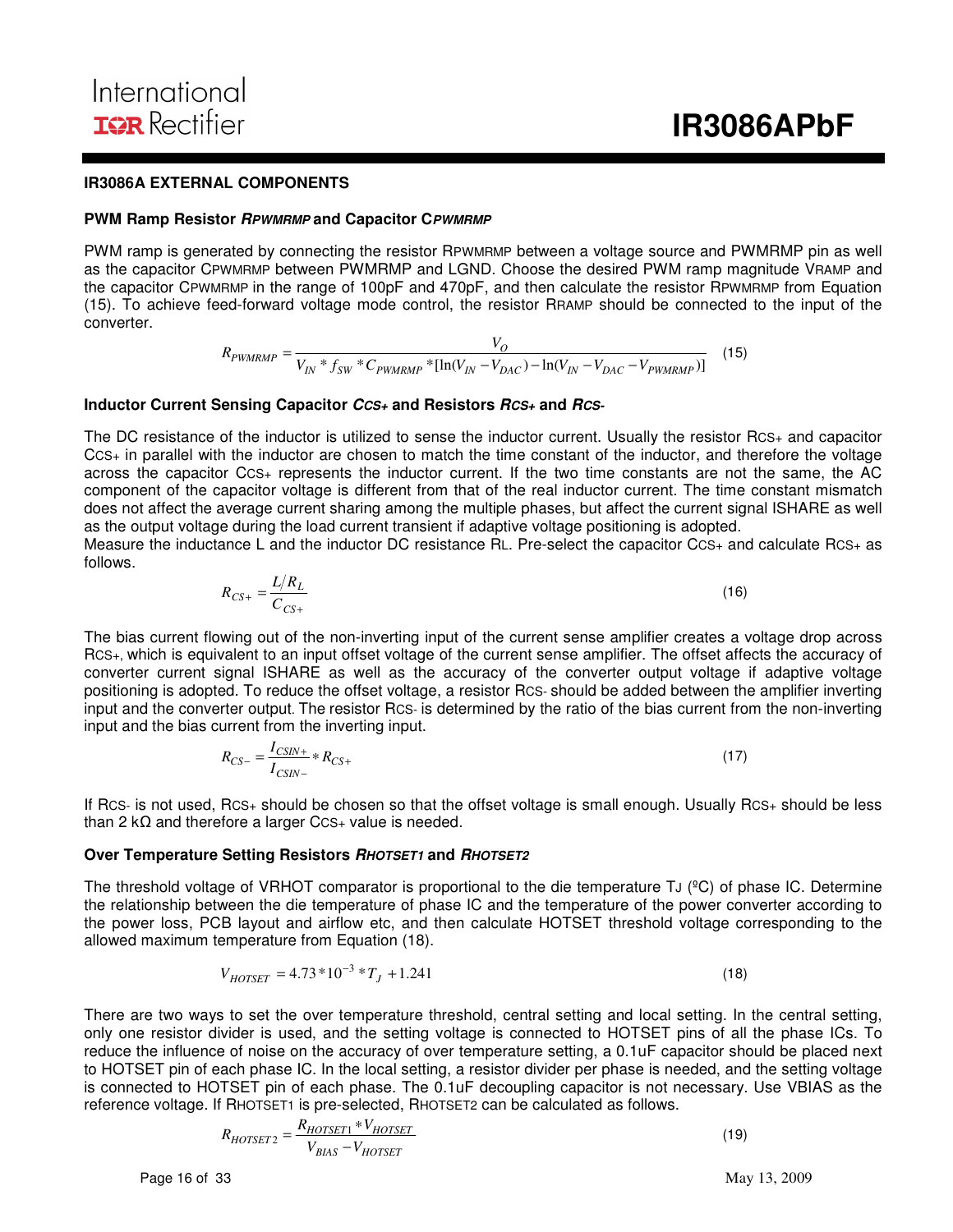#### **Phase Delay Timing Resistors RPHASE1 and RPHASE2**

The phase delay of the interleaved multiphase converter is programmed by the resistor divider connected at RMPIN+ or RMPIN- depending on which slope of the oscillator ramp is used for the phase delay programming of phase IC, as shown in Figure 3.

If the upslope is used, RMPIN+ pin of the phase IC should be connected to RMPOUT pin of the control IC and RMPIN- pin should be connected to the resistor divider. When RMPOUT voltage is above the trip voltage at RMPIN- pin, the PWM latch is set. GATEL becomes low, and GATEH becomes high after the non-overlap time.

If down slope is used, RMPIN- pin of the phase IC should be connected to RMPOUT pin of the control IC and RMPIN+ pin should be connected to the resistor divider. When RMPOUT voltage is below the trip voltage at RMPIN- pin, the PWM latch is set. GATEL becomes low, and GATEH becomes high after the non-overlap time.

Use VBIAS voltage as the reference for the resistor divider since the oscillator ramp magnitude from control IC tracks VBIAS voltage. Try to avoid both edges of the oscillator ramp for better noise immunity. Determine the ratio of the programming resistors corresponding to the desired switching frequencies and phase numbers. If the resistor RPHASEx1 is pre-selected, the resistor RPHASEx2 is determined as:

$$
R_{PHASEx2} = \frac{RA_{PHASEx} * R_{PHASEx1}}{1 - RA_{PHASEx}}
$$
\n(20)

#### **Combined Over Temperature and Phase Delay Setting Resistors RPHASE1, RPHASE2 and RPHASE3**

The over temperature setting resistor divider can be combined with the phase delay resistor divider to save one resistor per phase.

Calculate the HOTSET threshold voltage VHOTSET corresponding to the allowed maximum temperature from Equation (18). If the over temperature setting voltage is lower than the phase delay setting voltage, VBIAS\*RAPHASEx, connect RMPIN+ or RMPIN- pin between RPHASEx1 and RPHASEx2, and connect HOTSET pin between RPHASEx2 and RPHASEx3. Pre-select RPHASEx1,

$$
R_{PHASEx2} = \frac{(RA_{PHASEx} * V_{BIAS} - V_{HOTSET}) * R_{PHASEx1}}{V_{BIAS} * (1 - R_{PHASEx})}
$$
(21)  

$$
R_{PHASEx3} = \frac{V_{HOTSET} * R_{PHASEx1}}{V_{BIAS} * (1 - R_{PHASEx})}
$$
(22)

If the over temperature setting voltage is higher than the phase delay setting voltage, VBIAS\*RAPHASEx, connect HOTSET pin between RPHASEx1 and RPHASEx2, and connect RMPIN+ or RMPIN- between RPHASEx2 and RPHASEx3. Pre-select RPHASEx1,

$$
R_{PHASEx2} = \frac{(V_{HOTSET} - R_{PHASEx} * V_{BIAS}) * R_{PHASEx1}}{V_{BIAS} - V_{HOTSET}}
$$
(23)  

$$
R_{PHASEx3} = \frac{R_{PHASEx} * V_{BIAS} * R_{PHASEx1}}{V_{BIAS} - V_{HOTSET}}
$$
(24)

#### **Bootstrap Capacitor CBST**

Depending on the duty cycle and gate drive current of the phase IC, a 0.1uF to 1uF capacitor is needed for the bootstrap circuit.

#### **Decoupling Capacitors for Phase IC**

Page 17 of 33 May 13, 2009 0.1uF-1uF decoupling capacitors are required at VCC and VCCL pins of phase ICs.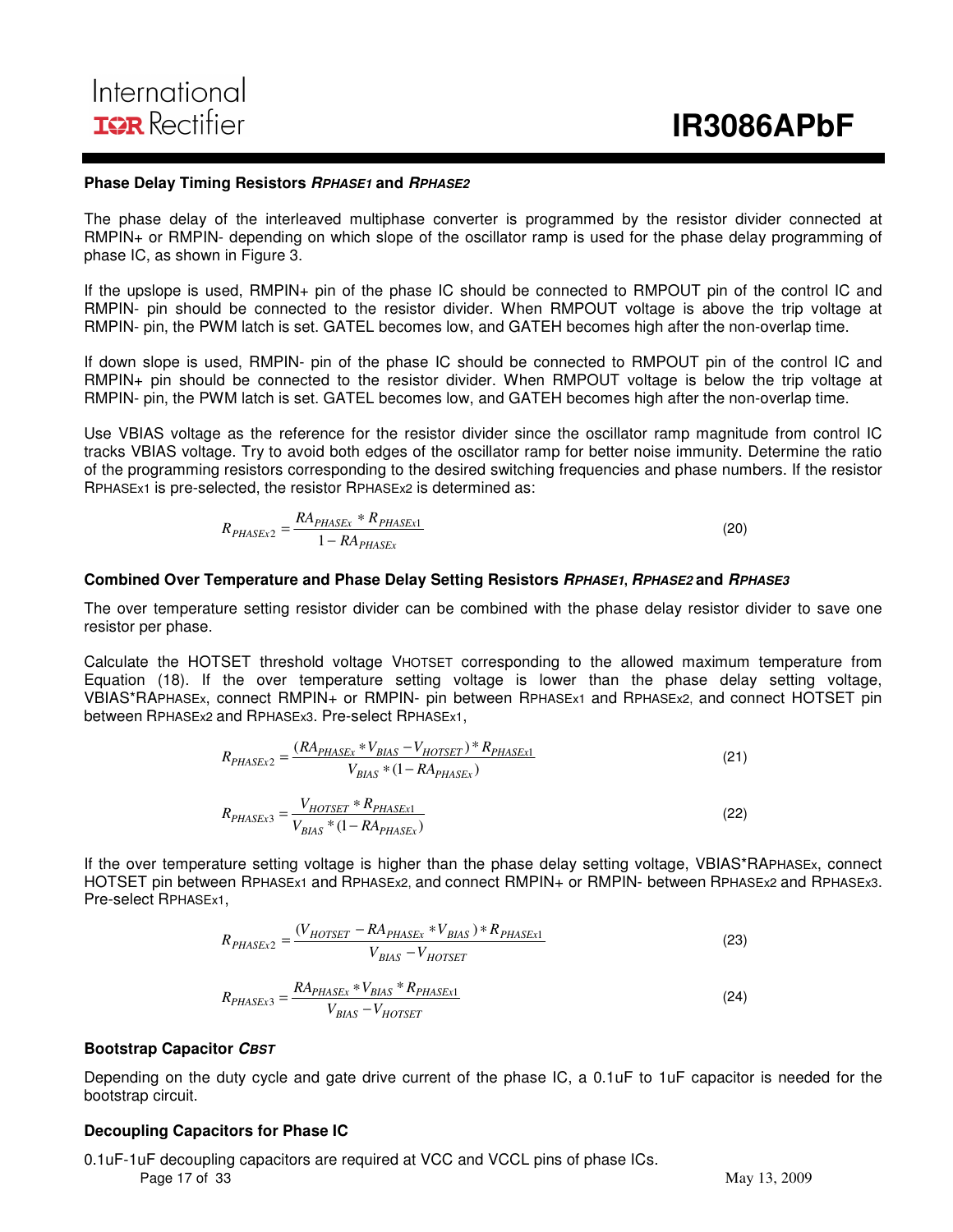#### **VOLTAGE LOOP COMPENSATION**

The adaptive voltage positioning (AVP) is usually adopted in the computer applications to improve the transient response and reduce the power loss at heavy load. Like current mode control, the adaptive voltage positioning loop introduces extra zero to the voltage loop and splits the double poles of the power stage, which make the voltage loop compensation much easier.

Resistors RFB and RDRP are chosen according to Equations (13) and (14), and the selection of compensation types depends on the output capacitors used in the converter. For the applications using Electrolytic, Polymer or AL-Polymer capacitors and running at lower frequency, type II compensation shown in Figure 8(a) is usually enough. While for the applications using only ceramic capacitors and running at higher frequency, type III compensation shown in Figure 8(b) is preferred.

For applications where AVP is not required, the compensation is the same as for the regular voltage mode control. For converter using Polymer, AL-Polymer, and ceramic capacitors, which have much higher ESR zero frequency, type III compensation is required as shown in Figure 8(b) with RDRP and CDRP removed.



(a) Type II compensation (b) Type III compensation

Figure 8. Voltage loop compensation network

#### **Type II Compensation for AVP Applications**

Determine the compensation at no load, the worst case condition. Choose the crossover frequency fc between 1/10 and 1/5 of the switching frequency per phase. Assume the time constant of the resistor and capacitor across the output inductors matches that of the inductor, and determine RCP and CCP from Equations (25) and (26), where LE and CE are the equivalent inductance of output inductors and the equivalent capacitance of output capacitors respectively.

$$
R_{CP} = \frac{(2\pi * f_C)^2 * L_E * C_E * R_{FB} * V_{PWMRMP}}{V_O * \sqrt{1 + (2\pi * f_C * C * R_C)^2}}
$$
\n
$$
C_{CP} = \frac{10 * \sqrt{L_E * C_E}}{R_{CP}}
$$
\n(26)

CCP1 is optional and may be needed in some applications to reduce the jitter caused by the high frequency noise. A ceramic capacitor between 10pF and 220pF is usually enough.

#### **Type III Compensation for AVP Applications**

Determine the compensation at no load, the worst case condition. Assume the time constant of the resistor and capacitor across the output inductors matches that of the inductor, the crossover frequency and phase margin of the voltage loop can be estimated by Equations (27) and (28), where RLE is the equivalent resistance of inductor DCR.

$$
f_{C1} = \frac{R_{DRP}}{2\pi \times C_E \times C_{CS} \times R_{FB} \times R_{LE}}
$$
(27)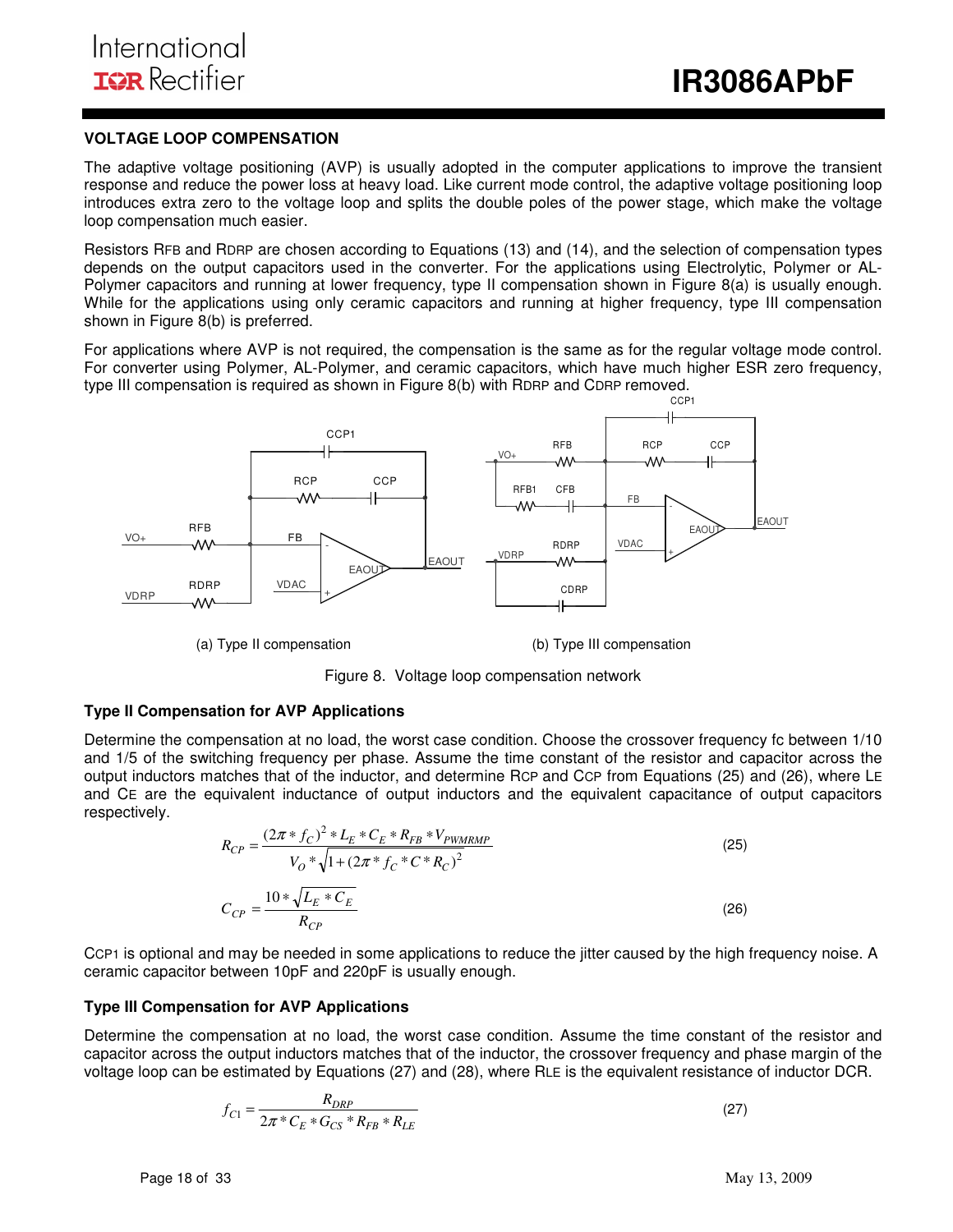# **IR3086APbF**

$$
\theta_{C1} = 90 - A \tan(0.5) * \frac{180}{\pi}
$$
\n(28)

Choose the desired crossover frequency fc around fc1 estimated by Equation (27) or choose fc between 1/10 and 1/5 of the switching frequency per phase, and select the components to ensure the slope of close loop gain is -20dB /Dec around the crossover frequency. Choose resistor RFB1 according to Equation (29), and determine CFB and RDRP from Equations (30) and (31).

$$
R_{FB1} = \frac{1}{2} R_{FB} \qquad \qquad \text{to} \qquad R_{FB1} = \frac{2}{3} R_{FB} \tag{29}
$$

$$
C_{FB} = \frac{1}{4\pi * f_C * R_{FB1}}
$$
\n(30)

$$
C_{DRP} = \frac{(R_{FB} + R_{FB1}) \cdot C_{FB}}{R_{DRP}} \tag{31}
$$

RCP and CCP have limited effect on the crossover frequency, and are used only to fine tune the crossover frequency and transient load response. Determine RCP and CCP from Equations (32) and (33).

$$
R_{CP} = \frac{(2\pi * f_C)^2 * L_E * C_E * R_{FB} * V_{PWMRMP}}{V_O}
$$
\n
$$
C_{CP} = \frac{10 * \sqrt{L_E * C_E}}{V_O}
$$
\n(32)

$$
C_{CP} = \frac{1 - \sqrt{1 - E^2 - E}}{R_{CP}}
$$
\n(33)

CCP1 is optional and may be needed in some applications to reduce the jitter caused by the high frequency noise. A ceramic capacitor between 10pF and 220pF is usually enough.

#### **Type III Compensation for Non-AVP Applications**

Resistor RFB is chosen according to Equations (13), and resistor RDRP and capacitor CDRP are not needed. Choose the crossover frequency fc between 1/10 and 1/5 of the switching frequency per phase and select the desired phase margin θc. Calculate K factor from Equation (34), and determine the component values based on Equations (35) to (39),

$$
K = \tan[\frac{\pi}{4} * (\frac{\theta_C}{180} + 1.5)]
$$
\n(34)

$$
R_{CP} = R_{FB} * \frac{(2\pi * \sqrt{L_E * C_E} * f_C)^2 * V_{PWMRMP}}{V_O * K}
$$
(35)

$$
C_{CP} = \frac{K}{2\pi \cdot f_C \cdot R_{CP}}
$$
\n
$$
\tag{36}
$$

$$
C_{CP1} = \frac{1}{2\pi * f_C * K * R_{CP}}
$$
\n(37)

$$
C_{FB} = \frac{K}{2\pi \cdot f_C \cdot R_{FB}}\tag{38}
$$

$$
R_{FB1} = \frac{1}{2\pi * f_C * K * C_{FB}}
$$
\n(39)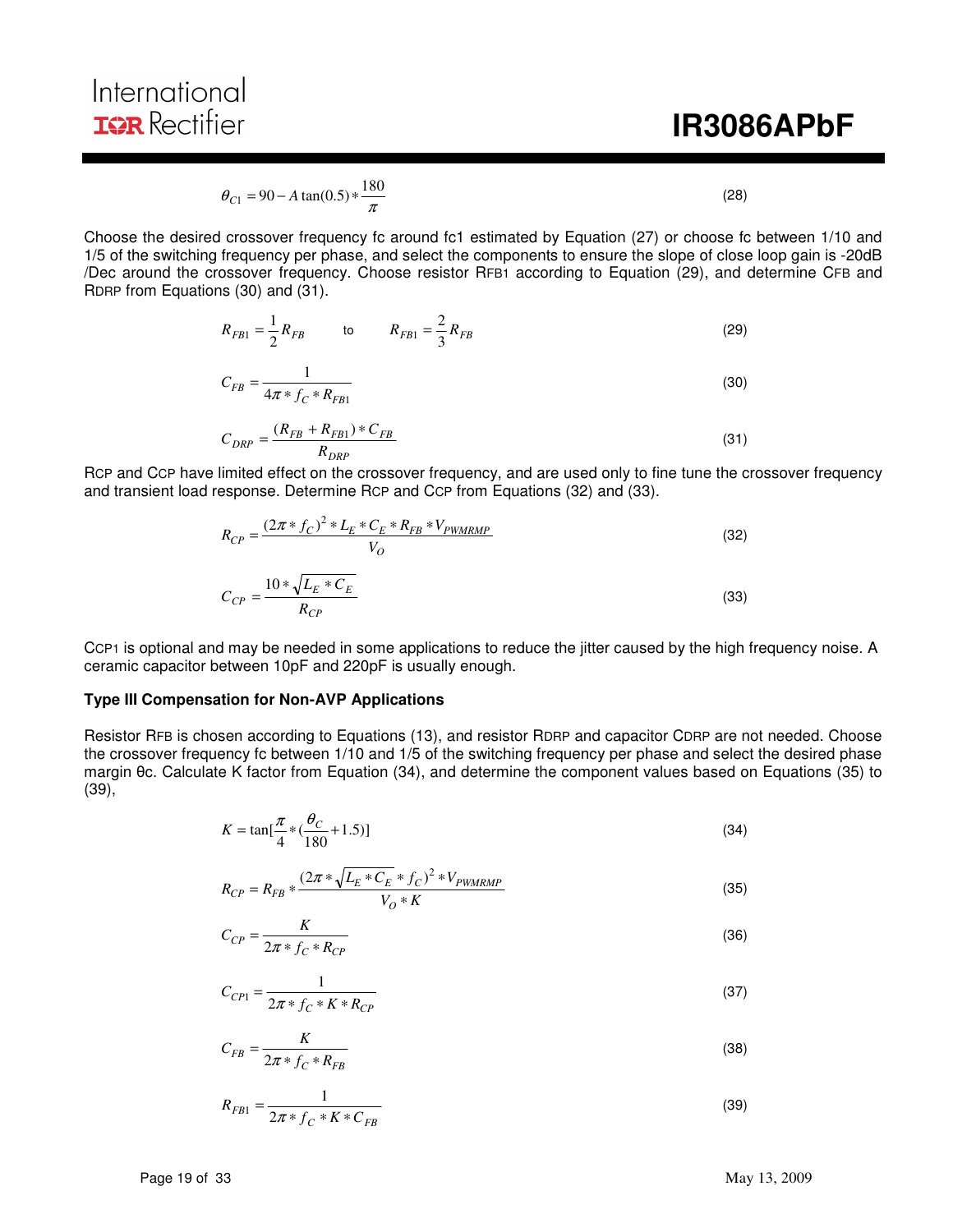#### **CURRENT SHARE LOOP COMPENSATION**

The crossover frequency of the current share loop should be at least one decade lower than that of the voltage loop in order to eliminate the interaction between the two loops. A capacitor from SCOMP to ground is usually enough for the share loop compensation. Choose the crossover frequency of current share loop (fcI) based on the crossover frequency of voltage loop (fC), and determine the CSCOMP,

$$
C_{SCOMP} = \frac{0.65 * R_{PWMRMP} * V_I * I_O * G_{CS\_ROOM} * R_{LE} * [1 + 2\pi * f_{Cl} * C_E * (V_O/I_O)] * F_{MI}}{V_O * 2\pi * f_{Cl} * 1.05 * 10^6}
$$
(40)

Where FMI is the PWM gain in the current share loop,

$$
F_{MI} = \frac{R_{PWMRMP} * C_{PWMRMP} * f_{SW} * V_{PWMRMP}}{(V_I - V_{PWMRMP} - V_{DAC}) * (V_I - V_{DAC})}
$$
(41)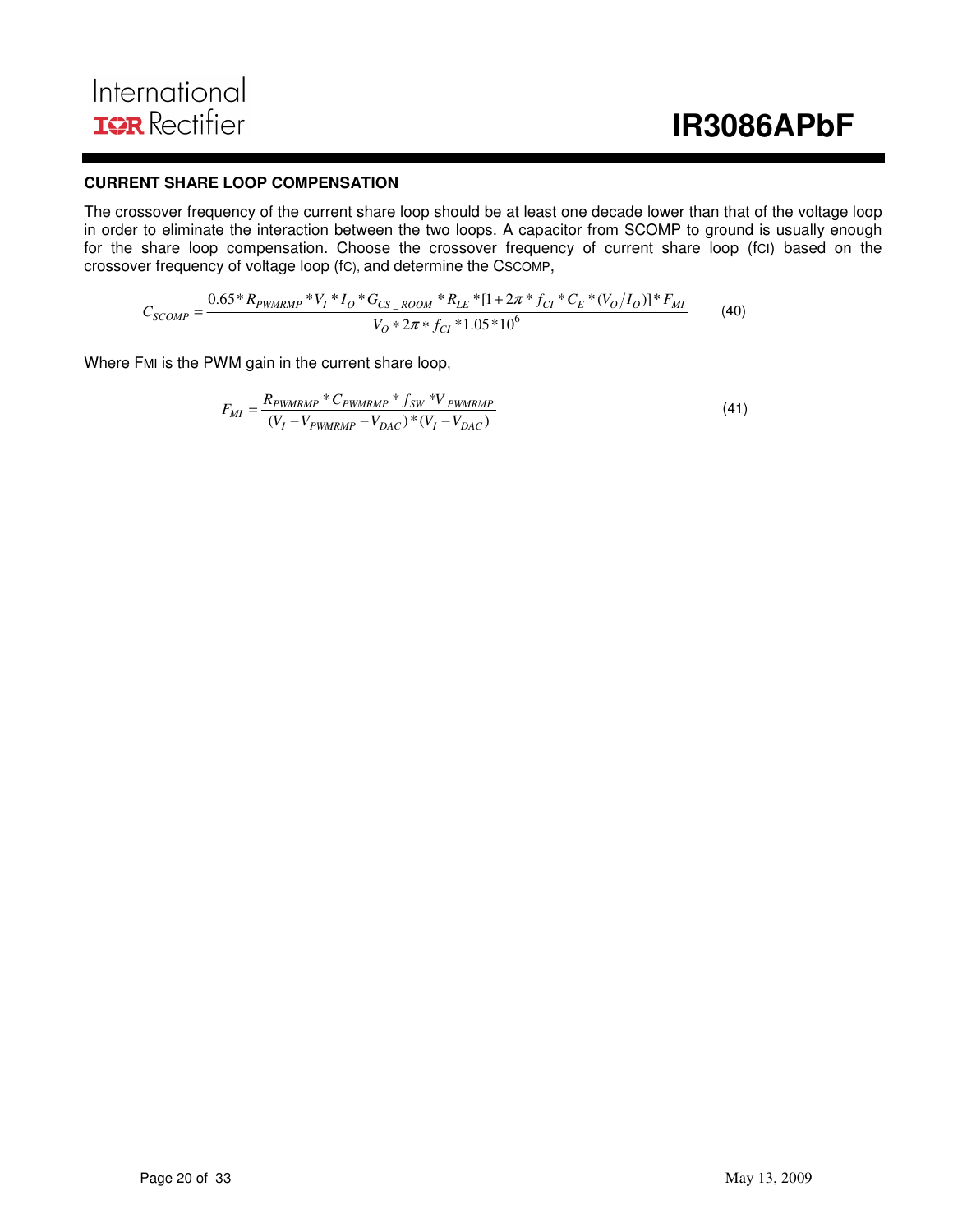### **DESIGN EXAMPLE 1 - VRM 10 2U CONVERTER**

#### **SPECIFICATIONS**

Input Voltage: VI=12 V DAC Voltage: VDAC=1.35 V No Load Output Voltage Offset: VO\_NLOFST=20 mV Output Current: IO=105 ADC Maximum Output Current: IOMAX=120 ADC Output Impedance: RO=0.91 mΩ VCC Ready to VCC Power Good Delay: tVccPG=0-10mS Soft Start Time: tSS=2 mS Over Current Delay: tOCDEL< 0.5mS Dynamic VID Down-Slope Slew Rate: SRDOWN=2.5mV/uS Over Temperature Threshold: TPCB=115 °C

#### **POWER STAGE**

Phase Number: n=6 Switching Frequency: fSW=400 kHz Output Inductors: L=220 nH, RL=0.47 mΩ Output Capacitors: AL-Polymer, C=560uF, RC= 7mΩ, Number Cn=10

#### **IR3081A EXTERNAL COMPONENTS**

#### **Oscillator Resistor Rosc**

Once the switching frequency is chosen, ROSC can be determined from the curve in Figure 13 of IR3081A Data Sheet. For switching frequency of 400kHz per phase, choose ROSC=30.1kΩ

#### **Soft Start Capacitor CSS/DEL**

Determine the soft start capacitor from the required soft start time.

$$
C_{SS/DEL} = \frac{I_{CHG} * t_{SS}}{V_O} = \frac{70 * 10^{-6} * 2 * 10^{-3}}{1.35 - 20 * 10^{-3}} = 0.1 uF
$$

The soft start delay time is

$$
t_{SSDEL} = \frac{C_{SS/DEL} * 1.3}{I_{CHG}} = \frac{0.1 * 10^{-6} * 1.3}{70 * 10^{-6}} = 1.86 \, \text{mS}
$$

The power good delay time is

$$
t_{VccPG} = \frac{C_{SS/DEL} * (3.735 - V_O - 1.3)}{I_{CHG}} = \frac{0.1 * 10^{-6} * (3.735 - 1.33 - 1.3)}{70 * 10^{-6}} = 1.58 ms
$$

Over current delay time is

$$
t_{OCDEL} = \frac{C_{SS/DEL} * 0.115}{I_{OCDISCHG}} = \frac{0.1 * 10^{-6} * 0.115}{40 * 10^{-6}} = 0.29 ms
$$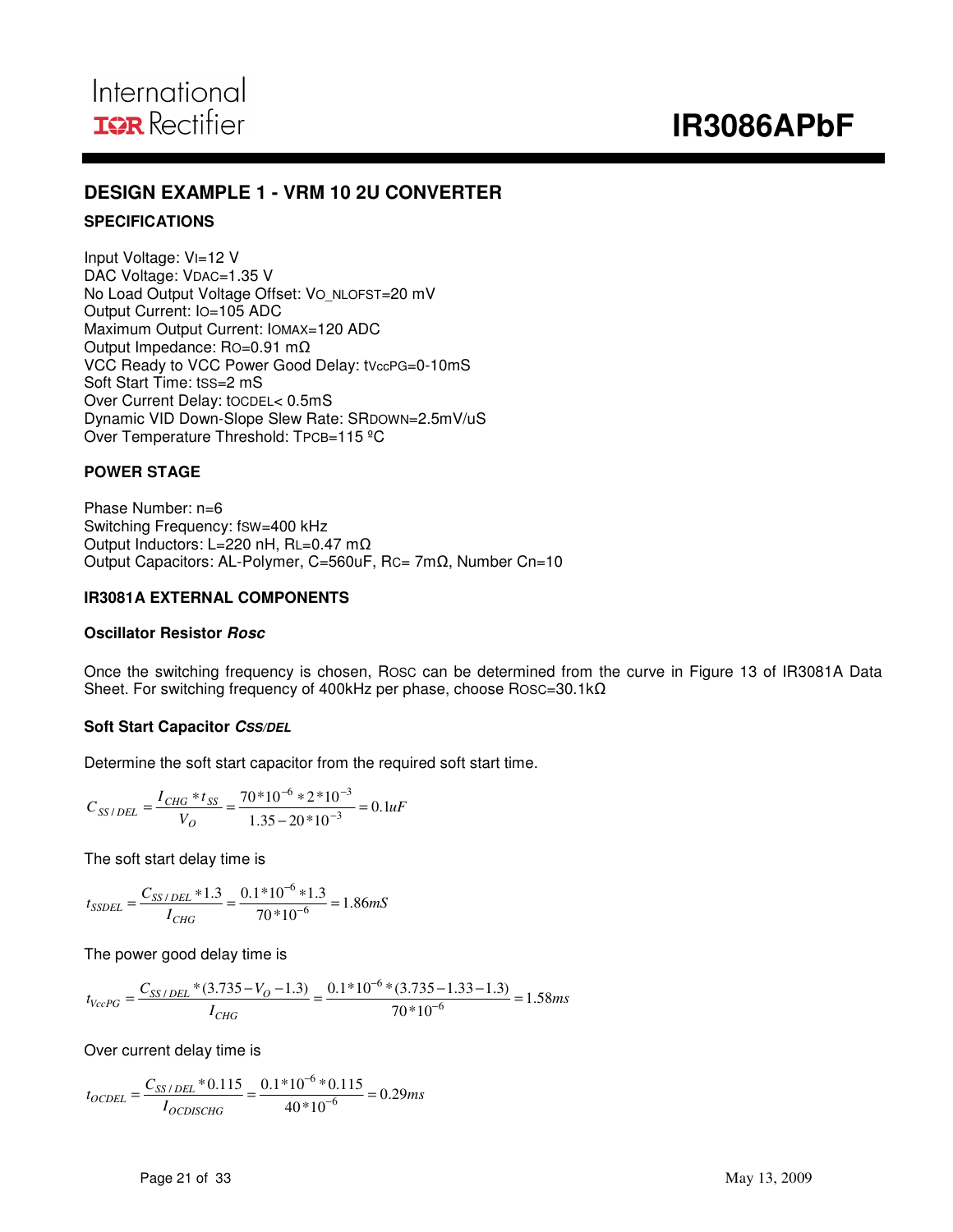#### **VDAC Slew Rate Programming Capacitor CVDAC and Resistor RVDAC**

From Figure 15 of IR3081A Data Sheet, the sink current of VDAC pin corresponding to 400kHz (ROSC=30.1kΩ) is 76uA. Calculate the VDAC down-slope slew-rate programming capacitor from the required down-slope slew rate.

$$
C_{VDAC} = \frac{I_{SINK}}{SR_{DOWN}} = \frac{76*10^{-6}}{2.5*10^{-3}/10^{-6}} = 30.4nF
$$
, Choose CVDAC=33nF

Calculate the programming resistor.

$$
R_{VDAC} = 0.5 + \frac{3.2 * 10^{-15}}{C_{VDAC}^2} = 0.5 + \frac{3.2 * 10^{-15}}{(33 * 10^{-9})^2} = 3.5 \Omega
$$

From Figure 15 or IR3081A Data Sheet, the source current of VDAC pin is 110uA. The VDAC up-slope slew rate is

$$
SR_{UP} = \frac{I_{SOURCE}}{C_{VDAC}} = \frac{110 * 10^{-6}}{33 * 10^{-9}} = 3.3 mV / uS
$$

#### **Over Current Setting Resistor ROCSET**

The room temperature is 25ºC and the target PCB temperature is 100 ºC. The phase IC die temperature is about 1 ºC higher than that of phase IC, and the inductor temperature is close to PCB temperature.

Calculate Inductor DC resistance at 100 ºC,

$$
R_{L\_MAX} = R_{L\_ROM} * [1 + 3850 * 10^{-6} * (T_{L\_MAX} - T_{ROM})] = 0.47 * 10^{-3} * [1 + 3850 * 10^{-6} * (100 - 25)] = 0.61 m\Omega
$$

The current sense amplifier gain is 34 at 25ºC, and its gain at 101ºC is calculated as,

$$
G_{CS\_MIN} = G_{CS\_Room} * [1 - 1470 * 10^{-6} * (T_{IC\_MAX} - T_{ROM})] = 34 * [1 - 1470 * 10^{-6} * (101 - 25)] = 30.2
$$

Set the over current limit at 135A. From Figure 14 of IR3081A Data Sheet, the bias current of OCSET pin (IOCSET) is 41uA with ROSC=30.1kΩ. The total current sense amplifier input offset voltage is 0.55mV, which includes the offset created by the current sense amplifier input resistor mismatch.

Calculate constant KP, the ratio of inductor peak current over average current in each phase,

$$
K_P = \frac{(V_I - V_O) * V_O / (L*V_I * f_{SW} * 2)}{I_{LIMIT} / n} = \frac{(12 - 1.33) * 1.33 / (220 * 10^{-9} * 12 * 400 * 10^3 * 2)}{135 / 6} = 0.3
$$
  
\n
$$
R_{OCSET} = \left[\frac{R_{LIMIT}}{n} * R_{L_MAX} * (1 + K_P) + V_{CS\_TOFST}\right] * G_{CS_MIN} / I_{OCSET}
$$
  
\n
$$
= \left(\frac{135}{6} * 0.61 * 10^{-3} * 1.3 + 0.55 * 10^{-3}\right) * 30.2 / (41 * 10^{-6}) = 13.3 k\Omega
$$

**No Load Output Voltage Setting Resistor RFB and Adaptive Voltage Positioning Resistor RDRP** From Figure 14 of IR3081A Data Sheet, the bias current of FB pin is 41uA with ROSC=30.1kΩ.

$$
R_{FB} = \frac{R_{L\_MAX} * V_{O\_NLOFST} - V_{CS\_TOFST} * n * R_{O}}{I_{FB} * R_{L\_MAX}} = \frac{0.61 * 10^{-3} * 20 * 10^{-3} - 0.55 * 10^{-3} * 6 * 0.91 * 10^{-3}}{41 * 10^{-6} * 0.61 * 10^{-3}} = 365 \Omega
$$

$$
R_{DRP} = \frac{R_{FB} * R_{L\_MAX} * G_{CS\_MIN}}{n * R_O} = \frac{365 * 0.61 * 10^{-3} * 30.2}{6 * 0.91 * 10^{-3}} = 1.21k\Omega
$$

Page 22 of 33 May 13, 2009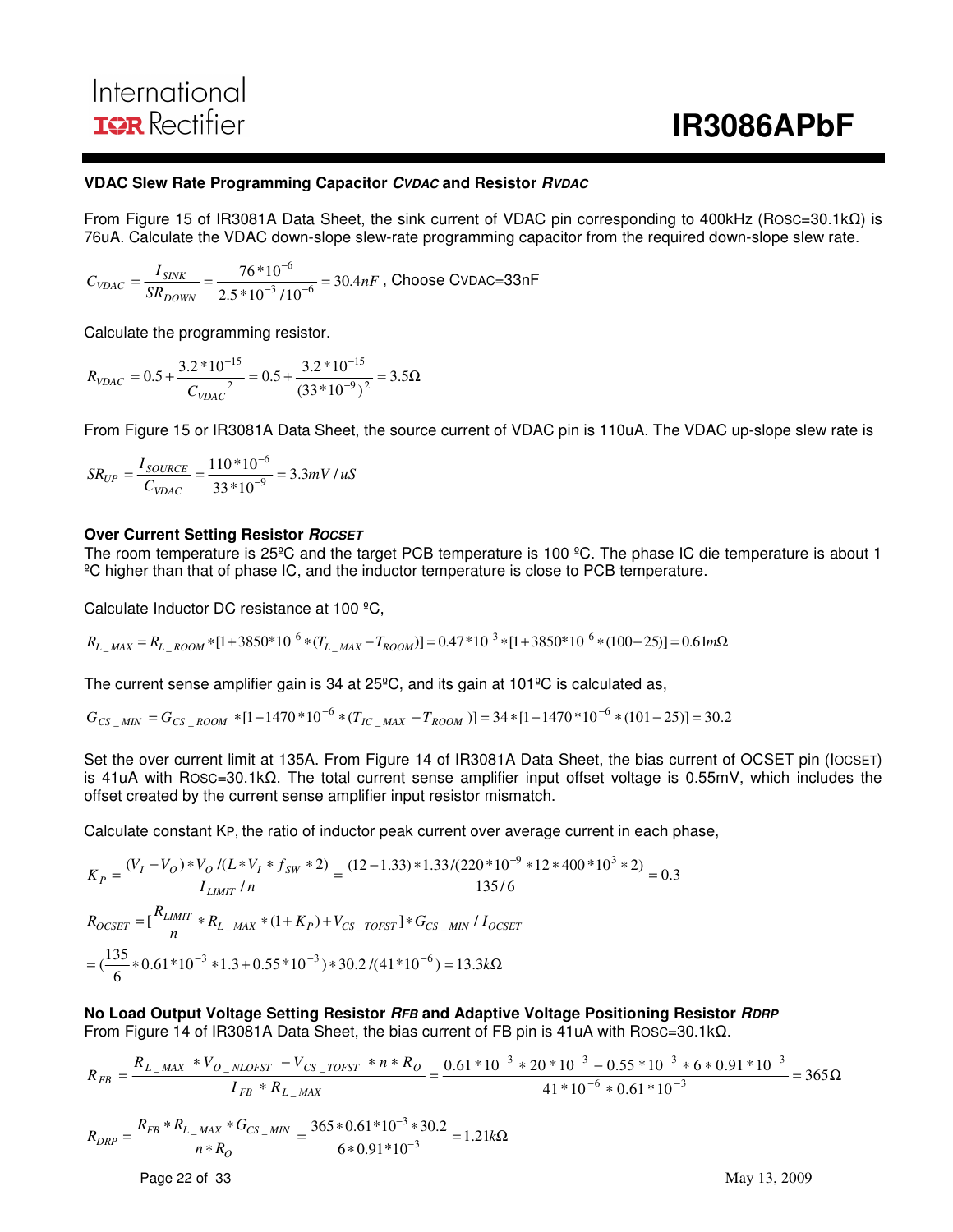## **Body BrakingTM Related Resistors RBBFB and RBBDRP**

N/A. The body braking during Dynamic VID is disabled.

#### **IR3081A EXTERNAL COMPONENTS**

#### **PWM Ramp Resistor RPWMRMP and Capacitor CPWMRMP**

Set PWM ramp magnitude VPWMRMP=0.8V. Choose 220pF for PWM ramp capacitor CPWMRMP, and calculate the resistor RPWMRMP,

 $\int_{IN} * f_{SW} * C_{PWMRMP} * [\ln(V_{IN} - V_{DAC}) - \ln(V_{IN} - V_{DAC} - V_{PWMRMP})]$  $\frac{V_O}{V_{IN} * f_{SW} * C_{PWMRMP} * [\ln(V_{IN} - V_{DAC}) - \ln(V_{IN} - V_{DAC} - V_{IV})]}$  $R_{\text{PWMRMP}} = \frac{V_O}{V_{IN} * f_{SW} * C_{\text{PWMRMP}} * [\ln(V_{IN} - V_{DAC}) - \ln(V_{IN} - V_{DAC})]}$ 

 $= 16.1k\Omega$  $*400*10^3*220*10^{-12}*[ln(12-1.35)-ln(12-1.35-0.8)]$  = 16.1k =  $12 * 400 * 10^3 * 220 * 10^{-12} * [ln(12 - 1.35) - ln(12 - 1.35 - 0.8)]$ 33.1  $\frac{1.33}{(3 \times 220 * 10^{-12} \times 1 \cdot 1)(2.1 \times 3)} = 16.1 k\Omega$ , choose RPWMRMP=16.2k $\Omega$ 

#### **Inductor Current Sensing Capacitor CCS+ and Resistors RCS+ and RCS-**

Choose CCS+=47nF, and calculate RCS+,

 $=\frac{E/4L}{C}=\frac{220}{47*10^{-9}}=10.0k\Omega$  $-9$   $\mu$ 0.47  $*10^{-7}$  $+\frac{2h}{c_{cs+}} = \frac{226}{47*10^{-9}} = 10.0k$  $R_{CS+} = \frac{L/R}{S}$ *CS*  $L_{CS+} = \frac{L/K_L}{C_{CS+}} = \frac{220 \cdot 10^{-10} (0.41 \cdot 10^{-9})}{47 \cdot 10^{-9}} = 10.0$  $220*10^{-9}$  /(0.47  $*10^{-3}$ ) 9  $9.10.17*10^{-3}$ 

The bias currents of CSIN+ and CSIN- are 0.25uA and 0.4uA respectively. Calculate resistor RCS-,

 $R_{CS} = \frac{6.25}{0.4} * R_{CS} = \frac{6.25}{0.4} * 10.0 * 10^3 = 6.2 k\Omega$  $0.25$  $0.4$  $\frac{0.25}{25}$  \*  $R_{CS+} = \frac{0.25}{25}$  \* 10.0 \* 10<sup>3</sup> = 6.2kΩ, choose Rcs-=6.19kΩ

#### **Over Temperature Setting Resistors RHOTSET1 and RHOTSET2**

Use central over-temperature setting and set the temperature threshold at 115 ºC, which corresponds to the IC die temperature of 116 °C. Calculate the HOTSET threshold voltage corresponding to the temperature thresholds.

 $V_{HOTSET} = 4.73 * 10^{-3} * T_J + 1.241 = 4.73 * 10^{-3} * 116 + 1.241 = 1.79V$ 

Pre-select RHOTSET1=10.0kΩ,

 $\frac{11.79}{-1.79}$  = 3.57kΩ  $\frac{r_1 * V_{HOTSET}}{-V_{HOTSET}} = \frac{10 * 10^3 *}{6.8 - 1}.$  $=\frac{R_{HOTSET1} * V_{HOTSET}}{V_{BIAS} - V_{HOTSET}} = \frac{10 * 10^3 * 1.79}{6.8 - 1.79} = 3.57k$  $R_{HOTSET2} = \frac{R_{HOTSET1} * V}{V}$ *BIAS HOTSET*  $HOTSET2 = {R_{HOTSET1} \over V_{BIAS} - V_{HOTSET}} = {10^{10} \over 6.8 - 1.79} = 3.57$  $\frac{R_{HOTSET1} * V_{HOTSET}}{V} = \frac{10 * 10^3 * 1.79}{6.8 \times 1.70}$ 

#### **Phase Delay Timing Resistors RPHASE1 and RPHASE2**

Use central over-temperature setting and set the temperature threshold at 115 °C, which corresponds to the IC die temperature of 116 °C. Calculate the HOTSET threshold voltage corresponding to the temperature thresholds.

The phase delay resistor ratios for phases 1 to 6 at 400kHz of switching frequencies are RAPHASE1=0.628, RAPHASE2=0.415, RAPHASE3=0.202, RAPHASE4=0.246, RAPHASE5=0.441 and RAPHASE6=0.637 starting from downslope. Pre-select RPHASE11=RPHASE21=RPHASE31=RPHASE41=RPHASE51= RPHASE61=10kΩ,

 $R_{PHASE12} = \frac{RA_{PHASE1}}{1 - RA_{PHASE1}} * R_{PHASE11} = \frac{0.628}{1 - 0.628} * 10 * 10^3 = 16.9 k\Omega$  $p_{HASE12} = \frac{R_{\text{APHASE1}}}{1 - R_{\text{APHASE1}}} * R_{\text{PHASE11}} = \frac{0.026}{1 - 0.628} * 10 * 10^3 = 16.9$ .0 628 1  $\frac{1}{1}$  \*  $R_{PHASE11} = \frac{0.028}{1 - 0.628}$  \*  $10$  \*  $10^3$  $n_12 = \frac{MPHASE1}{1+PA}$ 

RPHASE22=7.15kΩ, RPHASE32=2.55kΩ, RPHASE42=3.24kΩ, PPHASE52=7.87kΩ, RPHASE62=17.4kΩ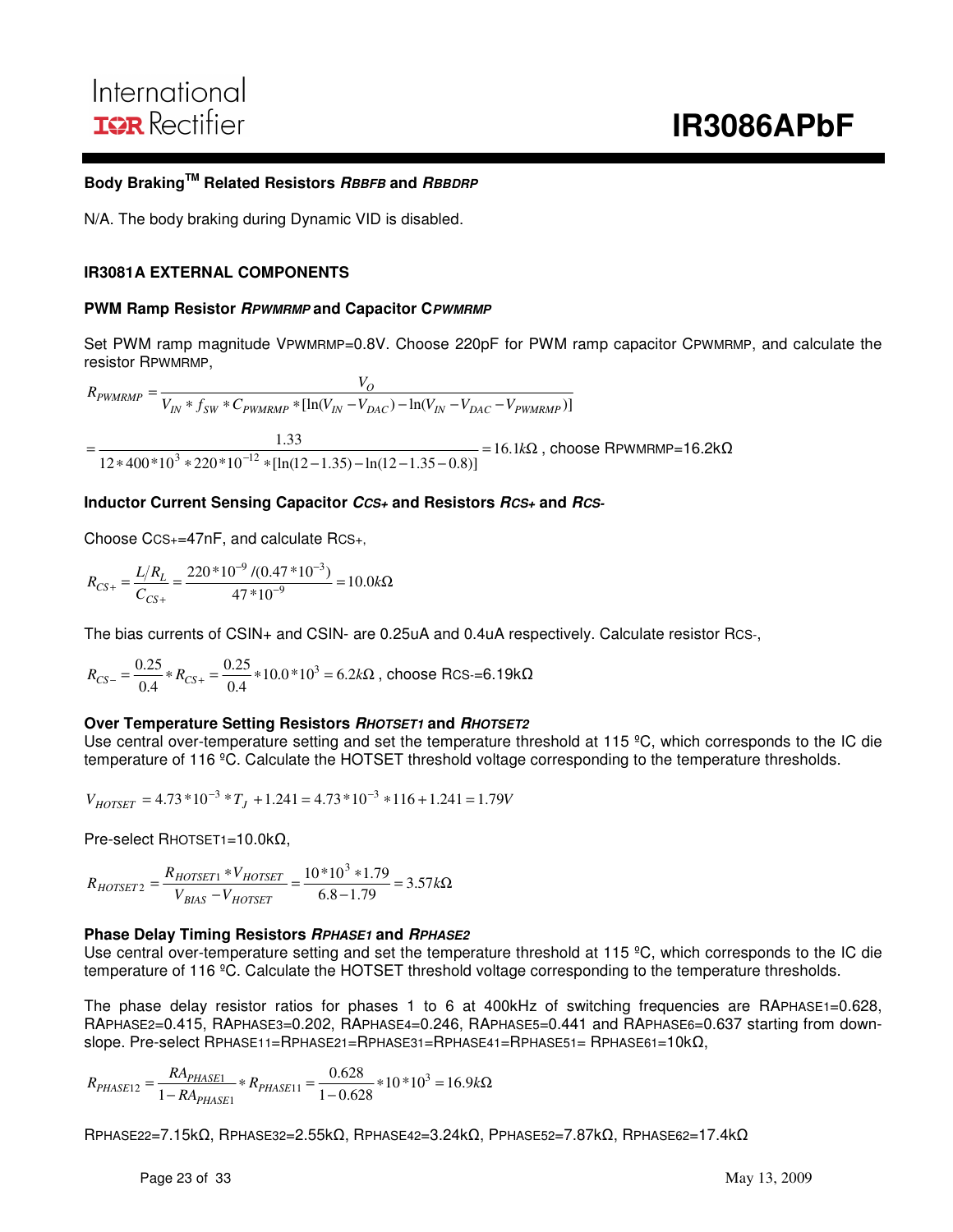#### **Bootstrap Capacitor CBST**

Choose CBST=0.1uF

#### **Decoupling Capacitors for Phase IC and Power Stage**

Choose CVCC=0.1uF, CVCCL=0.1uF

#### **VOLTAGE LOOP COMPENSATION**

Type II compensation is used for the converter with AL-Polymer output capacitors. Choose the crossover frequency fc=40kHz, which is 1/10 of the switching frequency per phase, and determine Rcp and CCP.

$$
R_{CP} = \frac{(2\pi * f_C)^2 * L_E * C_E * R_{FB} * V_{RAMP}}{V_O * \sqrt{1 + (2\pi * f_C * C * R_C)^2}} = \frac{(2\pi * 40 * 10^3)^2 * (220 * 10^{-9} / 6) * (560 * 10^{-6} * 10) * 365 * 0.8}{(1.35 - 20 * 10^{-3}) * \sqrt{1 + (2\pi * 40 * 10^3 * 560 * 10^{-6} * 7 * 10^{-3})^2}} = 2.0k\Omega
$$
  

$$
C_{CP} = \frac{10 * \sqrt{L_E * C_E}}{R_{CP}} = \frac{10 * \sqrt{(220 * 10^{-9} / 6) * (560 * 10^{-6} * 10)}}{2.0 * 10^3} = 71nF
$$
, Choose CCP=68nF

Choose CCP1=47pF to reduce high frequency noise.

#### **CURRENT SHARE LOOP COMPENSATION**

The crossover frequency of the current share loop fci should be at least one decade lower than that of the voltage loop fc. Choose the crossover frequency of current share loop fcI=4kHz, and calculate CSCOMP,

$$
F_{MI} = \frac{R_{PWMRMP} * C_{PWMRMP} * f_{SW} * V_{PWMRMP}}{(V_I - V_{PWMRMP} - V_{DAC}) * (V_I - V_{DAC})}) = \frac{16.2 * 10^3 * 220 * 10^{-12} * 400 * 10^3 * 0.8}{(12 - 0.8 - 1.35) * (12 - 1.35)} = 0.011
$$
  

$$
C_{SCOMP} = \frac{0.65 * R_{PWMRMP} * V_I * I_O * G_{CS\_ROOM} * R_{LE} * [1 + 2\pi * f_{CI} * C_E * (V_O/I_O)] * F_{MI}}{V_O * 2\pi * f_{CI} * 1.05 * 10^6}
$$
  

$$
= \frac{0.65 * 16.2 * 10^3 * 12 * 105 * 34 * (0.47 * 10^{-3} / 6) * [1 + 2\pi * 4 * 10^3 * 560 * 10^{-6} * 10 * (1.33 - 105 * 9.1 * 10^{-4}) / 105] * 0.011}{(1.33 - 105 * 9.1 * 10^{-4}) * 2\pi * 4 * 10^3 * 1.05 * 10^6}
$$
  

$$
= 31.4 nF
$$

Choose CSCOMP=33nF.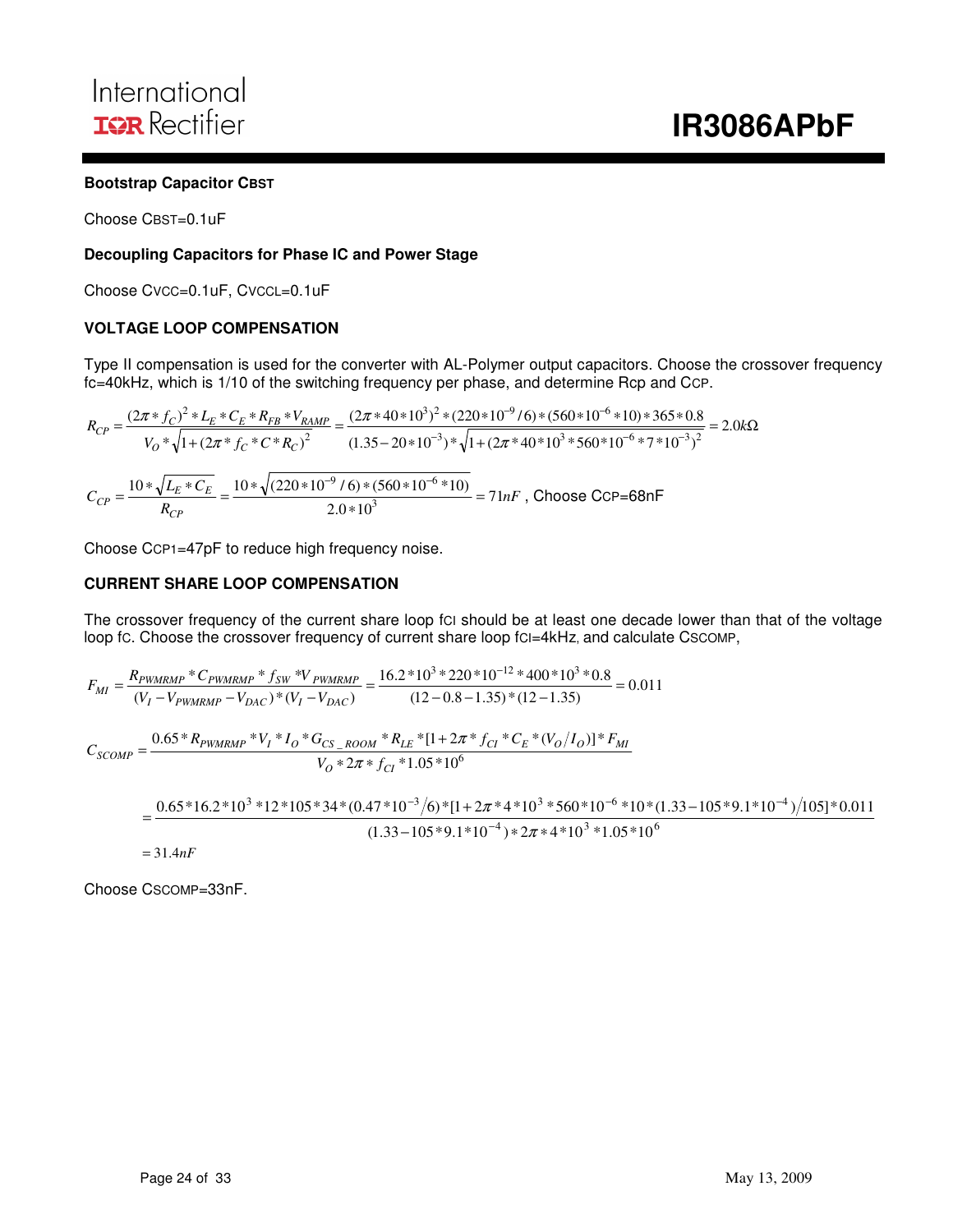## **DESIGN EXAMPLE 2 - EVRD 10 HIGH FREQUENCY ALL-CERAMIC CONVERTER**

#### **SPECIFICATIONS**

Input Voltage: VI=12 V DAC Voltage: VDAC=1.3 V No Load Output Voltage Offset: Vo\_NLOFST=20 mV Output Current: IO=105 ADC Maximum Output Current: IOMAX=120 ADC Output Impedance: RO=0.91 mΩ VCC Ready to VCC Power Good Delay: tVccPG=0-10mS Soft Start Time: tSS=2.9mS Over Current Delay: tOCDEL < 0.5mS Dynamic VID Down-Slope Slew Rate: SRDOWN=2.5mV/uS Over Temperature Threshold: TPCB=115 ºC

#### **POWER STAGE**

Phase Number: n=6 Switching Frequency: fSW=800 kHz Output Inductors: L=100 nH, RL=0.5 mΩ Output Capacitors: Ceramic, C=22uF, RC= 2mΩ, Number Cn=62

#### **IR3081A EXTERNAL COMPONENTS**

#### **Oscillator Resistor Rosc**

Once the switching frequency is chosen, ROSC can be determined from the curve in Figure 13 of IR3081A Data Sheet. For switching frequency of 800kHz per phase, choose Rosc=13.3kΩ

#### **Soft Start Capacitor CSS/DEL**

Determine the soft start capacitor from the required soft start time.

$$
C_{SS/DEL} = \frac{I_{CHG} * t_{SS}}{V_O} = \frac{70 * 10^{-6} * 3 * 10^{-3}}{1.3 - 20 * 10^{-3}} = 0.16 uF
$$
, choose CSS/DEL=0.15uF

The soft start delay time is

$$
t_{SSDEL} = \frac{C_{SS/DEL} * 1.3}{I_{CHG}} = \frac{0.15 * 10^{-6} * 1.3}{70 * 10^{-6}} = 2.8 mS
$$

The power good delay time is

$$
t_{VccPG} = \frac{C_{SS/DEL} * (3.735 - V_O - 1.3)}{I_{CHG}} = \frac{0.15 * 10^{-6} * (3.735 - 1.33 - 1.3)}{70 * 10^{-6}} = 2.4ms
$$

Over current delay time is

$$
t_{OCDEL} = \frac{C_{SS/DEL} * 0.115}{I_{OCDISCHG}} = \frac{0.15 * 10^{-6} * 0.115}{40 * 10^{-6}} = 0.43 ms
$$

#### **VDAC Slew Rate Programming Capacitor CVDAC and Resistor RVDAC**

From Figure 15 of IR3081A Data Sheet, the sink current of VDAC pin corresponding to 800kHz (ROSC=13.3kΩ) is 170uA. Calculate the VDAC down-slope slew-rate programming capacitor from the required down-slope slew rate.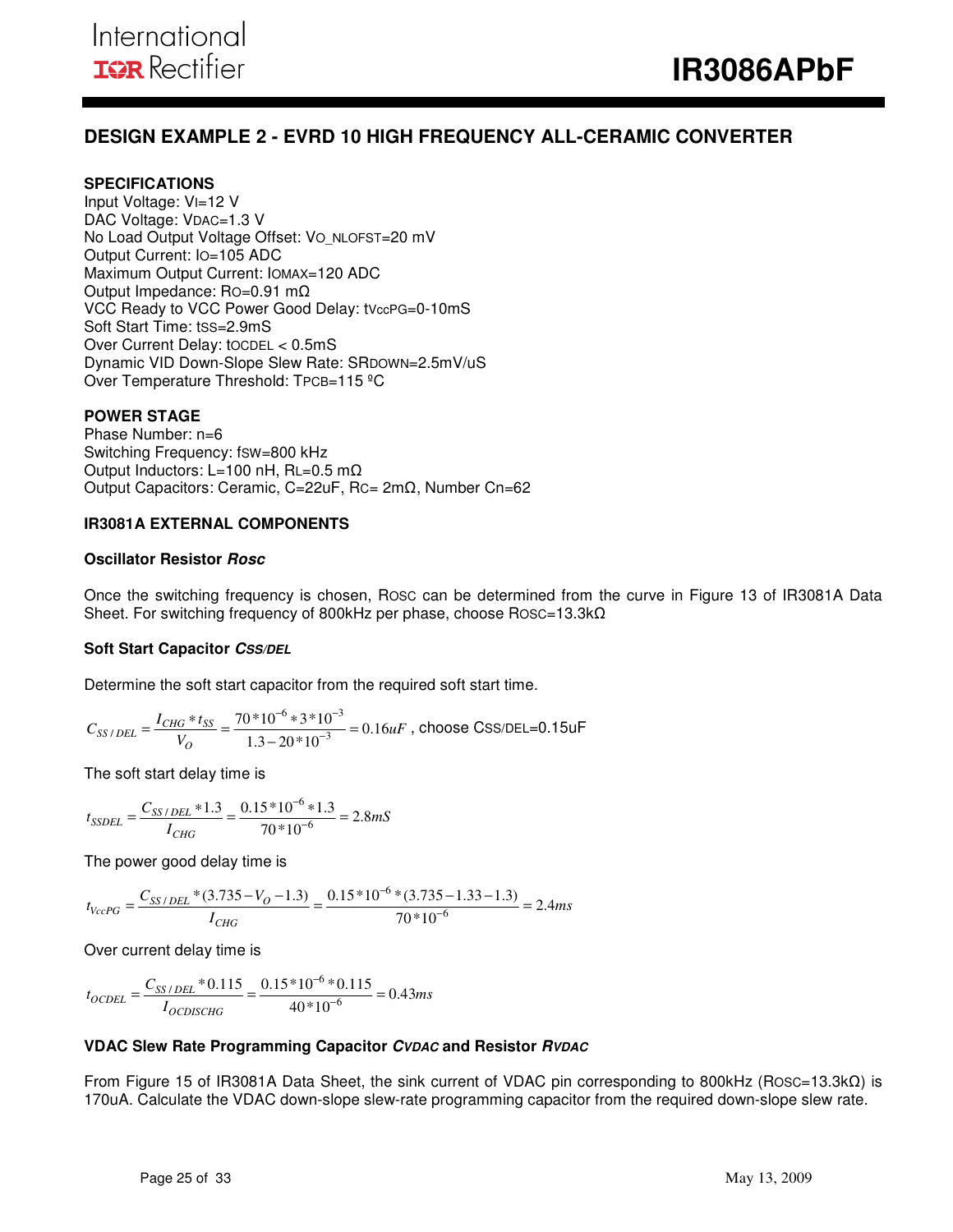$$
C_{VDAC} = \frac{I_{SINK}}{SR_{DOWN}} = \frac{170 * 10^{-6}}{2.5 * 10^{-3} / 10^{-6}} = 68 nF
$$

Calculate the programming resistor.

$$
R_{VDAC} = 0.5 + \frac{3.2 * 10^{-15}}{C_{VDAC}^2} = 0.5 + \frac{3.2 * 10^{-15}}{(68 * 10^{-9})^2} = 1.2 \Omega
$$

From Figure 15 of IR3081A Data Sheet, the source current of VDAC pin is 250uA. The VDAC up-slope slew rate is

$$
SR_{UP} = \frac{I_{SOURCE}}{C_{VDAC}} = \frac{250*10^{-6}}{68*10^{-9}} = 3.7mV / uS
$$

### **Over Current Setting Resistor ROCSET**

The room temperature is 25<sup>°</sup>C and the target PCB temperature is 100 <sup>°</sup>C. The phase IC die temperature is about 1 ºC higher than that of phase IC, and the inductor temperature is close to PCB temperature.

Calculate Inductor DC resistance at 100 ºC,

 $R_{L_{MAX}} = R_{L_{ROM}} * [1 + 3850 * 10^{-6} * (T_{L_{MAX}} - T_{ROM})] = 0.5 * 10^{-3} * [1 + 3850 * 10^{-6} * (100 - 25)] = 0.64 m\Omega$ 

The current sense amplifier gain is 34 at 25ºC, and its gain at 101ºC is calculated as,

$$
G_{CS\_MIN} = G_{CS\_Room} * [1 - 1470 * 10^{-6} * (T_{IC\_MAX} - T_{ROM})] = 34 * [1 - 1470 * 10^{-6} * (101 - 25)] = 30.2
$$

Set the over current limit at 135A. From Figure 14 of IR3081A Data Sheet, the bias current of OCSET pin (IOCSET) is 90uA with ROSC=13.3kΩ. The total current sense amplifier input offset voltage is 0.55mV, which includes the offset created by the current sense amplifier input resistor mismatch.

Calculate constant KP, the ratio of inductor peak current over average current in each phase,

$$
K_P = \frac{(V_I - V_O) * V_O / (L * V_I * f_{SW} * 2)}{I_{LIMIT} / n} = \frac{(12 - 1.28) * 1.28 / (100 * 10^{-9} * 12 * 800 * 10^3 * 2)}{135 / 6} = 0.32
$$
  

$$
R_{OCSET} = \left[\frac{R_{LIMIT}}{n} * R_{L\_MAX} * (1 + K_P) + V_{CS\_TOFST}\right] * G_{CS\_MIN} / I_{OCSET}
$$
  

$$
= \left(\frac{135}{6} * 0.64 * 10^{-3} * 1.32 + 0.55 * 10^{-3}\right) * 30.2 / (90 * 10^{-6}) = 6.34 k\Omega
$$

#### **No Load Output Voltage Setting Resistor RFB and Adaptive Voltage Positioning Resistor RDRP**

From Figure 14 of IR3081A Data Sheet, the bias current of FB pin is 90uA with ROSC=13.3kΩ.

$$
R_{FB} = \frac{R_{L\_MAX} * V_{O\_NLOFST} - V_{CS\_TOFST} * n * R_O}{I_{FB} * R_{L\_MAX}} = \frac{0.64 * 10^{-3} * 20 * 10^{-3} - 0.55 * 10^{-3} * 6 * 0.91 * 10^{-3}}{90 * 10^{-6} * 0.64 * 10^{-3}} = 162 \Omega
$$

$$
R_{DRP} = \frac{R_{FB} * R_{L\_MAX} * G_{CS\_MIN}}{n * R_O} = \frac{162 * 0.64 * 10^{-3} * 30.2}{6 * 0.91 * 10^{-3}} = 576 \Omega
$$

### **Body BrakingTM Related Resistors RBBFB and RBBDRP**

N/A. The body braking during Dynamic VID is disabled.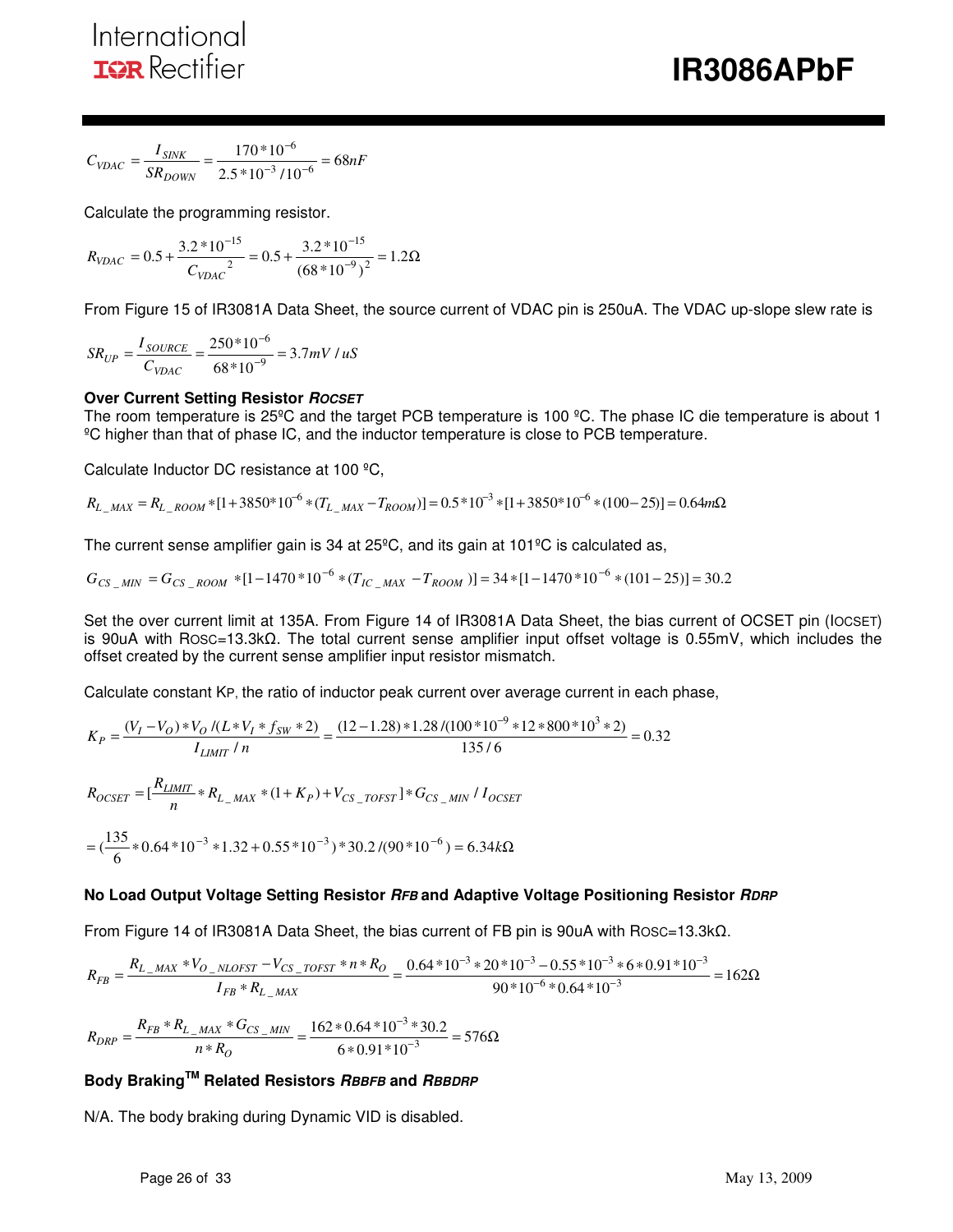May 13, 2009

#### **IR3086A EXTERNAL COMPONENTS**

#### **PWM Ramp Resistor RPWMRMP and Capacitor CPWMRMP**

Set PWM ramp magnitude VPWMRMP=0.75V. Choose 100pF for PWM ramp capacitor CPWMRMP, and calculate the resistor RPWMRMP,

 $N_{IN}$   $*$   $f_{SW}$   $*$   $C_{PWMRMP}$   $*$   $[\ln(V_{IN} - V_{DAC}) - \ln(V_{IN} - V_{DAC} - V_{PWMRMP})]$  $\frac{V_O}{V_{IN} * f_{SW} * C_{PWMRMP} * [\ln(V_{IN} - V_{DAC}) - \ln(V_{IN} - V_{DAC} - V_{IM})]}$  $R_{\text{PWMRMP}} = \frac{V_O}{V_{IN} * f_{SW} * C_{\text{PWMRMP}} * [\ln(V_{IN} - V_{DAC}) - \ln(V_{IN} - V_{DAC})]}$  $=$   $\frac{1.28}{2}$   $=$   $18.2k\Omega$  $*800 * 10^3 * 100 * 10^{-12} * [ln(12-1.3) - ln(12-1.3 =\frac{12}{12*800*10^3*100*10^{-12}*[ln(12-1.3)-ln(12-1.3-0.75)]}=18.2k$ 28.1

#### **Inductor Current Sensing Capacitor CCS+ and Resistors RCS+ and RCS-**

Choose 47nF for capacitor CCS+, and calculate RCS+,

$$
R_{CS+} = \frac{L/R_L}{C_{CS+}} = \frac{100*10^{-9} / (0.5*10^{-3})}{47*10^{-9}} = 4.22k\Omega
$$

The bias currents of CSIN+ and CSIN- are 0.25uA and 0.4uA respectively. Calculate resistor RCS-,

$$
R_{CS-} = \frac{0.25}{0.4} * R_{CS+} = \frac{0.25}{0.4} * 4.22 * 10^3 = 2.61 \text{k}\Omega
$$

#### **Combined Over Temperature and Phase Delay Setting Resistors RPHASEx1, RPHASEx2 and RPHASEx3**

The over temperature setting resistor divider is combined with the phase delay resistor divider. Set the temperature threshold at 115 ºC, which corresponds to the IC die temperature of 116 ºC, and calculate the HOTSET threshold voltage corresponding to the temperature thresholds.

$$
V_{HOTSET} = 4.73 * 10^{-3} * T_J + 1.241 = 4.73 * 10^{-3} * 116 + 1.241 = 1.79V
$$

The phase delay resistor ratios for phases 1 to 6 at 800kHz of switching frequencies are RAPHASE1=0.665, RAPHASE2=0.432, RAPHASE3=0.198, RAPHASE4=0.206, RAPHASE5=0.401 and RAPHASE6=0.597 starting from downslope.

The over temperature setting voltage of phases 1, 2, 5, and 6 is lower than the phase delay setting voltage, VBIAS\*RAPHASEx. Pre-select RPHASE11=10kΩ,

$$
R_{PHASEx2}=\frac{(RA_{PHASEx}*V_{BIAS}-V_{HOTSET})*R_{PHASEx1}}{V_{BIAS}*(1-RA_{PHASEx})}=\frac{(0.665*6.8-1.79)*10*10^3}{6.8*(1-0.665)}=12.1k\Omega
$$

 $\frac{24.148}{-0.665}$  = 7.87kΩ  $\frac{*R_{PHASEx1}}{-RA_{PHASEx}} = \frac{1.79*}{6.8*(}$  $=\frac{V_{HOTSET} * R_{PHASEx1}}{V_{BIAS} * (1 - RA_{PHASEx1}} = \frac{1.79 * 12.1 * 10^3}{6.8 * (1 - 0.665)} = 7.87 k$  $R_{PHASEx3} = \frac{V_{HOTSET} * R}{V}$  $BIAS$   $(1 - NPHASEx)$  $HASEx3 = \frac{VHOTSET \cdot NPHASEx1}{V_{BIAS} * (1 - R A_{PHASEx})} = \frac{1.79 * 12.1 * 10}{6.8 * (1 - 0.665)} = 7.87$  $1.79 * 12.1 * 10$  $*(1 - RA_{PHASEx})$  $\frac{V_{HOTSET} * R_{PHASEx1}}{V_{X} * (1 - PA)} = \frac{1.79 * 12.1 * 10^3}{6.8 * (1 - 0.665)}$ 

RPHASE21=10kΩ, RPHASE22=2.94kΩ, RPHASE23=4.64kΩ

RPHASE51=10kΩ, RPHASE52=2.32kΩ, RPHASE53=4.42kΩ

RPHASE61=10kΩ, RPHASE62=8.25kΩ, RPHASE63=6.49kΩ

The over temperature setting voltage of Phases 3 and 4 is higher than the phase delay setting voltage, VBIAS\*RAPHASEx. Pre-select RPHASEX1=10kΩ,

$$
R_{PHASE32} = \frac{(V_{HOTSET} - R A_{PHASE3} * V_{BIAS}) * R_{PHASE31}}{V_{BIAS} - V_{HOTSET}} = \frac{(1.79 - 0.198 * 6.8) * 10 * 10^3}{6.8 - 1.79} = 887 \Omega
$$
  
\n
$$
R_{PHASE33} = \frac{R A_{PHASE3} * V_{BIAS} * R_{PHASE31}}{V_{BIAS} - V_{HOTSET}} = \frac{0.198 * 6.8 * 10 * 10^3}{6.8 - 1.79} = 2.67 k \Omega
$$
  
\nPage 27 of 33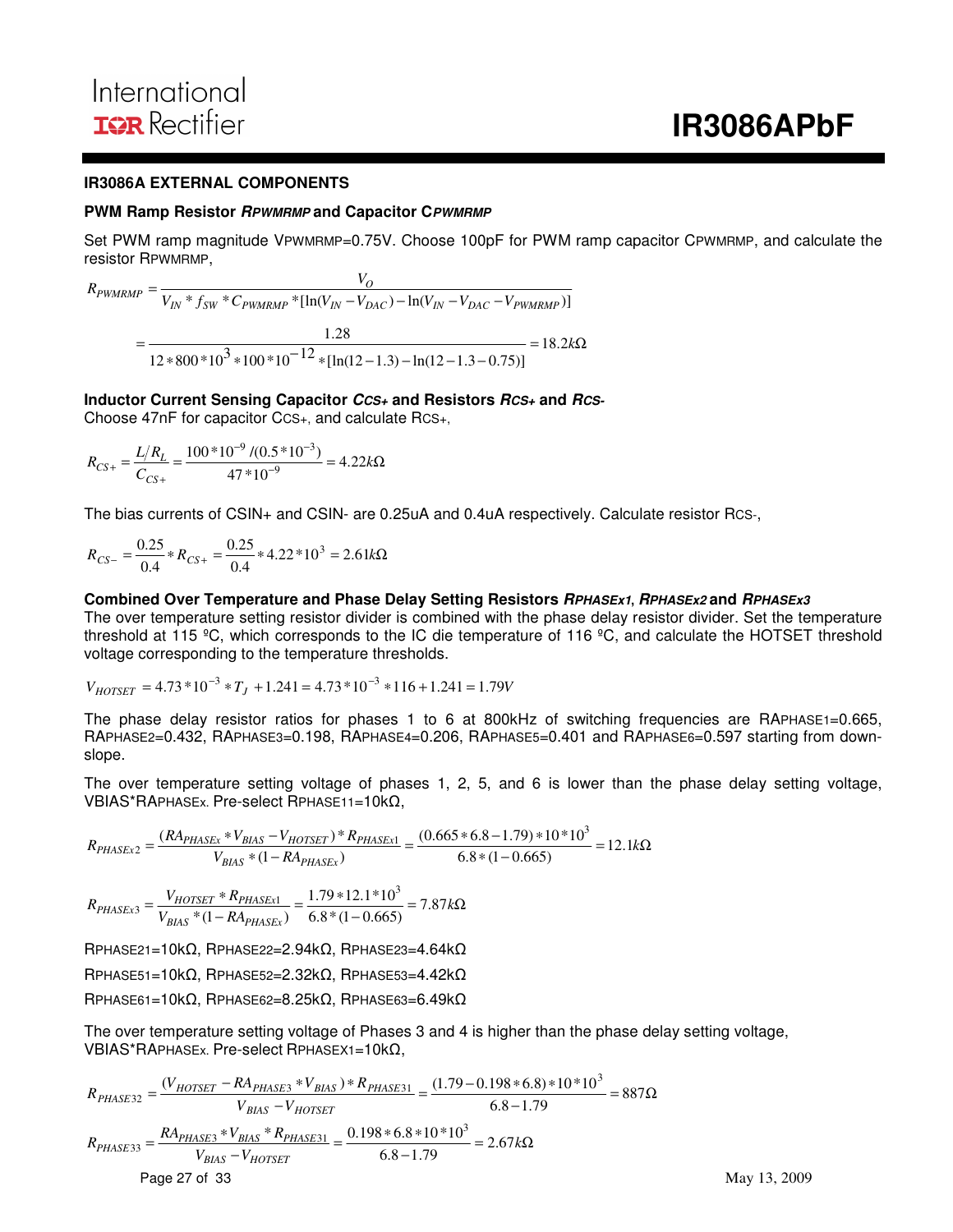RPHASE41=10kΩ, RPHASE42=768Ω, RPHASE43=2.80kΩ

#### **Bootstrap Capacitor CBST**

Choose CBST=0.1uF

#### **Decoupling Capacitors for Phase IC and Power Stage**

Choose CVCC=0.1uF, CVCCL=0.1uF

#### **VOLTAGE LOOP COMPENSATION**

Type III compensation is used for the converter with only ceramic output capacitors. The crossover frequency and phase margin of the voltage loop can be estimated as follows.

$$
f_{C1} = \frac{R_{DRP}}{2\pi * C_E * G_{CS} * R_{FB} * R_{LE}} = \frac{576}{2\pi * (62 * 22 * 10^{-6}) * 34 * 162 * (0.5 * 10^{-3} / 6)} = 146kHz
$$
  
\n
$$
\theta_{C1} = 90 - A \tan(0.5) * \frac{180}{\pi} = 63^{\circ}
$$
  
\nChoose  $R_{FB1} = \frac{2}{3} * R_{FB} = \frac{2}{3} * 162 = 110\Omega$ 

Choose the desired crossover frequency fc (=140kHz) around fc1 estimated above, and calculate

$$
C_{FB} = \frac{1}{4\pi * f_C * R_{FB1}} = \frac{1}{4\pi * 140 * 10^3 * 110} = 5.2nF
$$
, choose CFB=5.6nF  
\n
$$
C_{DRP} = \frac{(R_{FB} + R_{FB1}) * C_{FB}}{R_{DRP}} = \frac{(162 + 110) * 5.6 * 10^{-9}}{576} = 2.7nF
$$
  
\n
$$
R_{CP} = \frac{(2\pi * f_C)^2 * L_E * C_E * R_{FB} * V_{RAMP}}{V_O} = \frac{(2\pi * 140 * 10^3)^2 * (100 * 10^{-9} / 6) * (22 * 10^{-6} * 62) * 162 * 0.75}{1.3 - 20 * 10^{-3}} = 1.65k\Omega
$$
  
\n
$$
C_{CP} = \frac{10 * \sqrt{L_E * C_E}}{R_{CP}} = \frac{10 * \sqrt{(100 * 10^{-9} / 6) * (22 * 10^{-6} * 62)}}{1.65 * 10^3} = 27nF
$$

Choose CCP1=47pF to reduce high frequency noise.

#### **CURRENT SHARE LOOP COMPENSATION**

The crossover frequency of the current share loop fci should be at least one decade lower than that of the voltage loop fc. Choose the crossover frequency of current share loop fcI=3.5kHz, and calculate CSCOMP,

 $\frac{10^{10} \cdot 10^{10}}{(12-0.75-1.3)*(12-1.3)} = 0.011$  $18.2 * 10^3 * 100 * 10^{-12} * 800 * 10^3 * 0.75$  $(V_I - V_{PWMRMP} - V_{DAC}) * (V_I - V_{DAC})$ \*  $C_{\text{PWMRMP}}$  \*  $f_{SW}$  \*V  $_{\text{PWMRMP}}$  = 18.2 \* 10<sup>3</sup> \* 100 \* 10<sup>-12</sup> \* 800 \* 10<sup>3</sup>  $=\frac{N_{FWMKMP} - V_{FWMKMP} - V_{SN} + V_{FWMKMP}}{(V_I - V_{FWMRMP} - V_{DAC}) * (V_I - V_{DAC})} = \frac{10.2 \times 10^{-100} \times 10^{-100} \times 10^{-100} \times 10^{-100}}{(12 - 0.75 - 1.3) * (12 - 1.3)}$ −  $I = V$ PWMRMP  $= V$ DAC<sup> $J$ </sup>  $(VI = V$ DAC  $P_{MI} = \frac{R_{PWMRMP} - Q_{PWMRMP} - Y_{SW} - P_{PWMRMP}}{(V_I - V_{PWMRMP} - V_{DAC}) * (V_I - V_{DAC})}$ *R C f V F*

$$
C_{SCOMP} = \frac{0.65 * R_{PWMRMP} * V_I * I_O * G_{CS\_ROOM} * R_{LE} * [1 + 2\pi * f_{CI} * C_E * (V_O/I_O)] * F_{MI}}{V_O * 2\pi * f_{CI} * 1.05 * 10^6}
$$
  
= 
$$
\frac{0.65 * 18.2 * 10^3 * 12 * 105 * 34 * (0.5 * 10^{-3} / 6) * [1 + 2\pi * 3500 * 22 * 10^{-6} * 62 * (1.33 - 105 * 9.1 * 10^{-4}) / 105] * 0.011}{(1.33 - 105 * 9.1 * 10^{-4}) * 2\pi * 3500 * 1.05 * 10^6}
$$

 $= 20.6 nF$ 

Choose CSCOMP=22nF

Page 28 of 33 May 13, 2009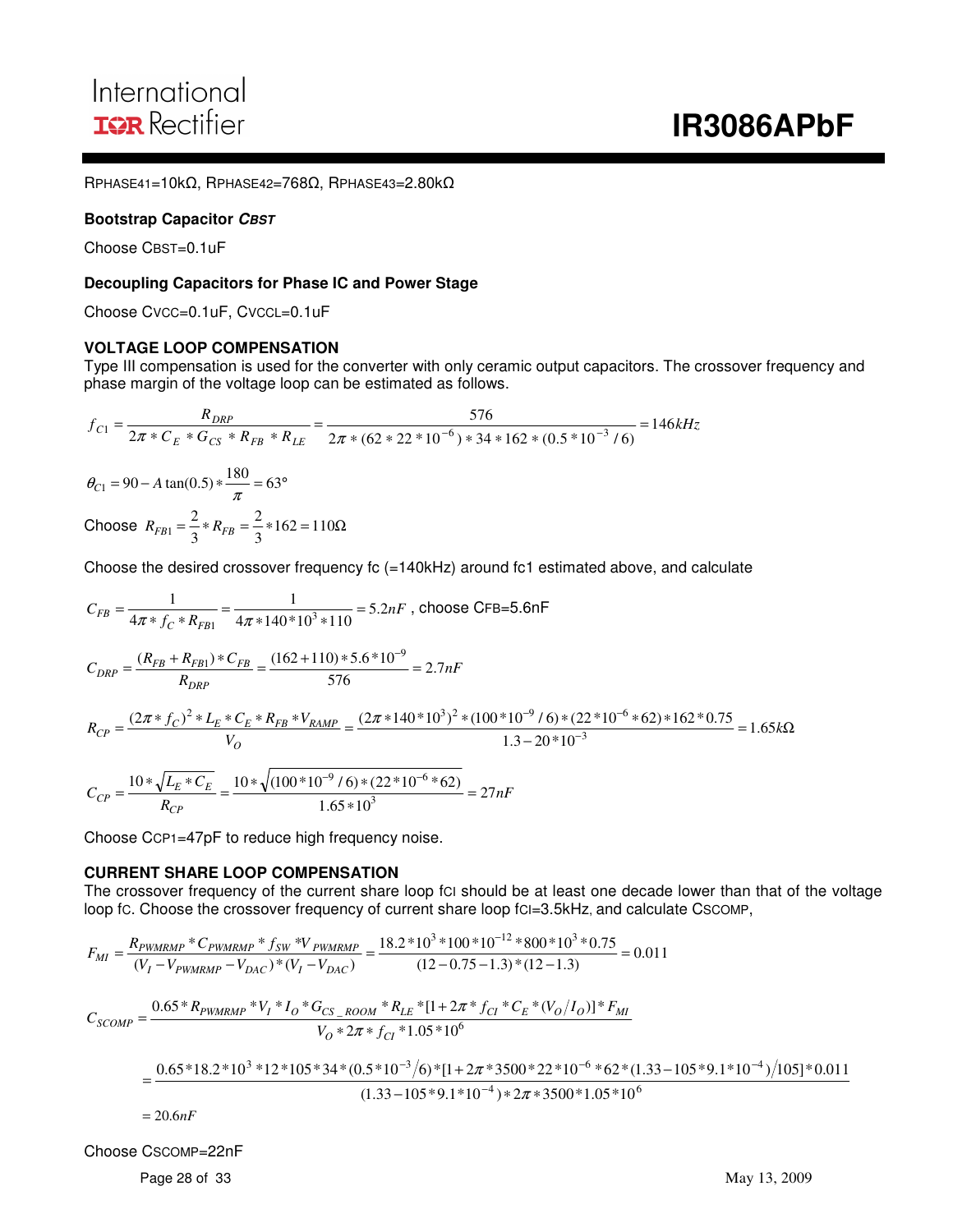## **LAYOUT GUIDELINES**

The following layout guidelines are recommended to reduce the parasitic inductance and resistance of the PCB layout, therefore minimizing the noise coupled to the IC.

- Dedicate at least one middle layer for a ground plane, which is then split into signal ground plane (LGND) and power ground plane (PGND).
- Connect PGND to LGND pins of each phase IC to the ground tab, which is tied to LGND and PGND planes respectively through vias.
- In order to reduce the noise coupled to SCOMP pin of phase IC, use a dedicated wire to connect the capacitor CSCOMP directly to LGND pin. However, connect PWM ramp capacitor CPWMRMP, phase delay programming resistor RPHASE2 or RPHASE3, decoupling capacitor CVCC to LGND plane through vias.
- Place current sense resistors and capacitors (RCS+, RCS-, CCS+, and CCS-) close to phase IC. Use Kelvin connection for the inductor current sense wires, but separate the two wires by ground polygon. The wire from the inductor terminal to RCS- should not cross over the fast transition nodes, i.e. switching nodes, gate drive outputs and bootstrap nodes.
- Place the decoupling capacitors Cvcc and CvccL as close as possible to VCC and VCCL pins of the phase IC respectively.
- Place the phase IC as close as possible to the MOSFETs to reduce the parasitic resistance and inductance of the gate drive paths.
- Place the input ceramic capacitors close to the drain of top MOSFET and the source of bottom MOSFET. Use combination of different packages of ceramic capacitors.
- There are two switching power loops. One loop includes the input capacitors, top MOSFET, inductor, output capacitors and the load; another loop consists of bottom MOSFET, inductor, output capacitors and the load. Route the switching power paths using wide and short traces or polygons; use multiple vias for connections between layers.

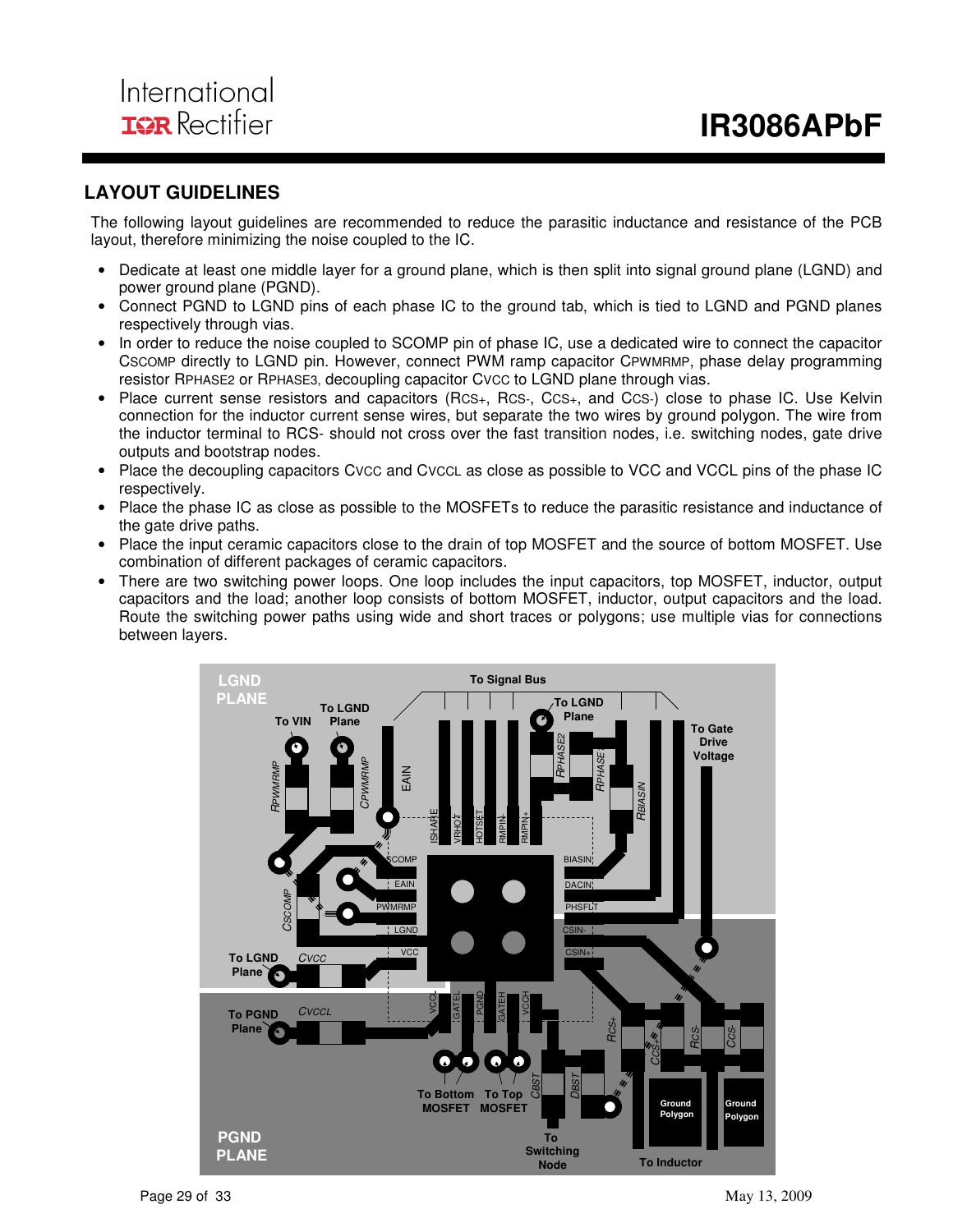#### **PCB Metal and Component Placement**

- Lead land width should be equal to nominal part lead width. The minimum lead to lead spacing should be ≥ 0.2mm to minimize shorting.
- Lead land length should be equal to maximum part lead length  $+0.3$  mm outboard extension  $+0.05$ mm inboard extension. The outboard extension ensures a large and inspectable toe fillet, and the inboard extension will accommodate any part misalignment and ensure a fillet.
- Center pad land length and width should be equal to maximum part pad length and width. However, the minimum metal to metal spacing should be ≥ 0.17mm for 2 oz. Copper (≥ 0.1mm for 1 oz. Copper and ≥ 0.23mm for 3 oz. Copper)
- Four 0.3mm diameter vias shall be placed in the pad land spaced at 1.2mm, and connected to ground to minimize the noise effect on the IC and to transfer heat to the PCB.
- No PCB traces should be routed nor vias placed under any of the 4 corners of the IC package. Doing so can cause the IC to rise up from the PCB resulting in poor solder joints to the IC leads.



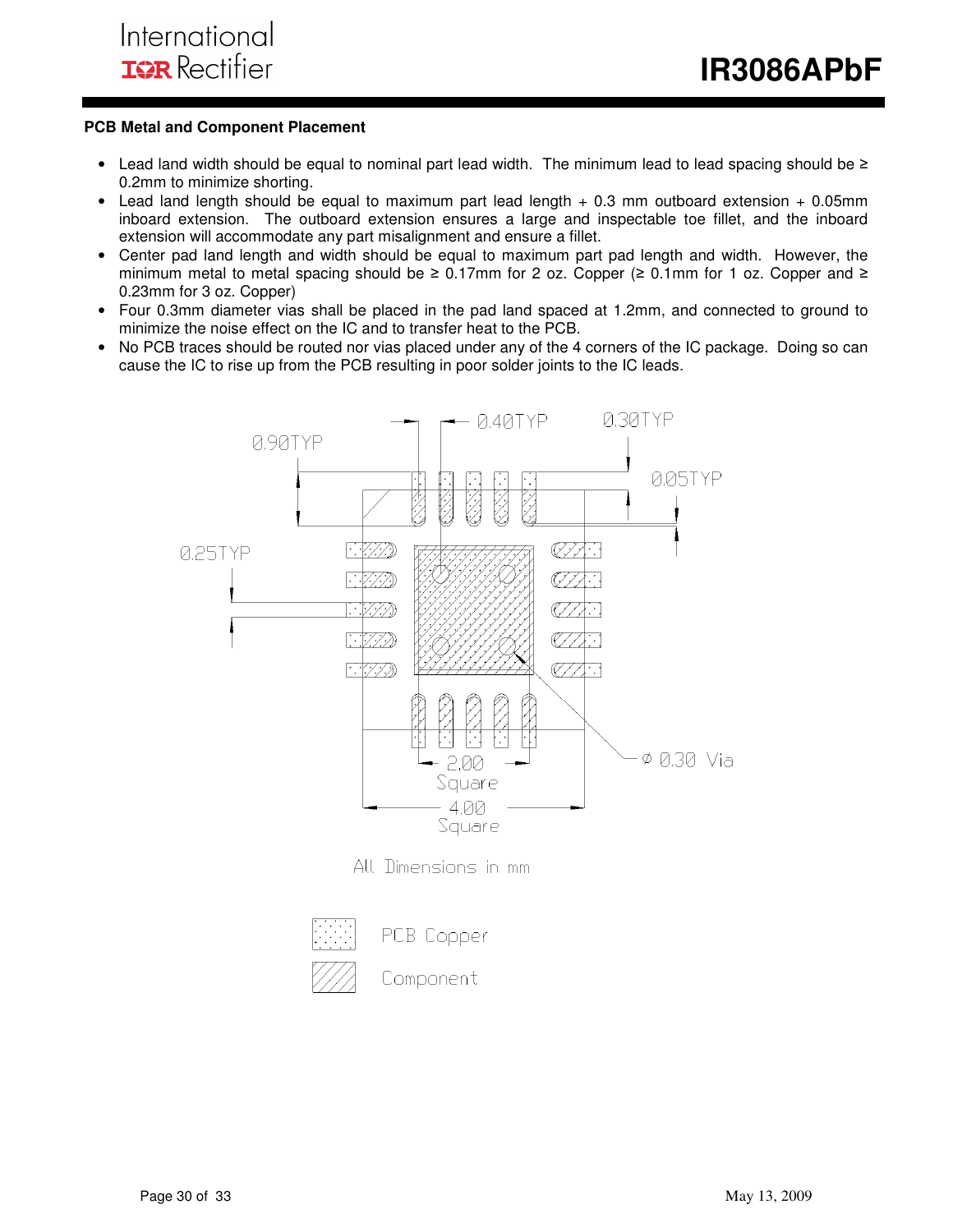## International **IGR** Rectifier

#### **Solder Resist**

- The solder resist should be pulled away from the metal lead lands and center pad by a minimum of 0.06mm. The solder resist mis-alignment is a maximum of 0.05mm and it is recommended that the lead lands are all Non Solder Mask Defined (NSMD). Therefore, pulling the S/R 0.06mm will always ensure NSMD pads.
- The minimum solder resist width is 0.13mm. At the inside corner of the solder resist where the lead land groups meet, it is recommended to provide a fillet so a solder resist width of  $\geq 0.17$ mm remains.
- Ensure that the solder resist in-between the lead lands and the pad land is ≥ 0.15mm due to the high aspect ratio of the solder resist strip separating the lead lands from the pad land.
- The 4 vias in the land pad should be tented with solder resist 0.4mm diameter, or 0.1mm larger than the diameter of the via.



All Dimensions in mm

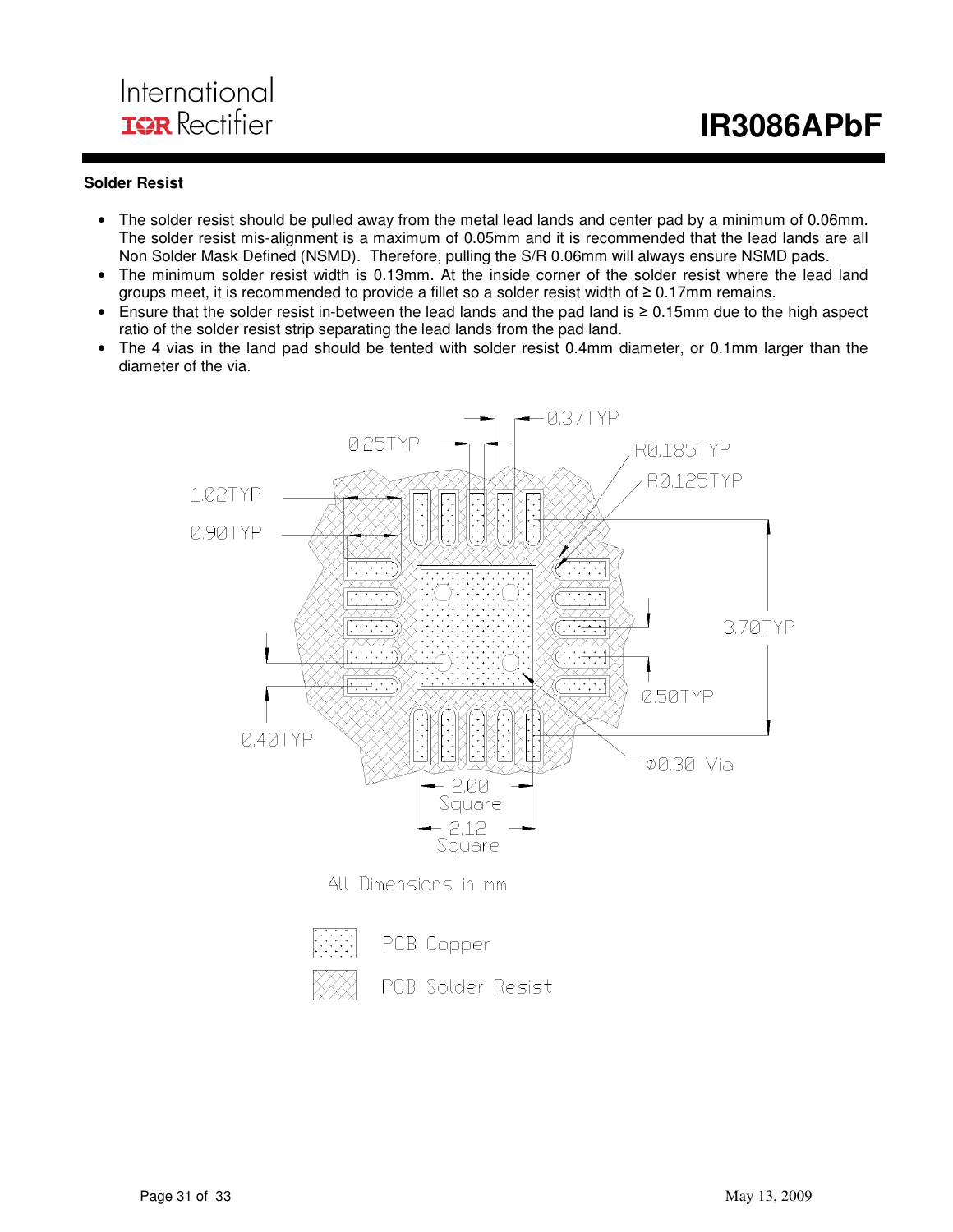#### **Stencil Design**

- The stencil apertures for the lead lands should be approximately 80% of the area of the lead lands. Reducing the amount of solder deposited will minimize the occurrence of lead shorts. Since for 0.5mm pitch devices the leads are only 0.25mm wide, the stencil apertures should not be made narrower; openings in stencils < 0.25mm wide are difficult to maintain repeatable solder release.
- The stencil lead land apertures should therefore be shortened in length by 80% and centered on the lead land.
- The land pad aperture should be striped with 0.25mm wide openings and spaces to deposit approximately 50% area of solder on the center pad. If too much solder is deposited on the center pad the part will float and the lead lands will be open.
- The maximum length and width of the land pad stencil aperture should be equal to the solder resist opening minus an annular 0.2mm pull back to decrease the incidence of shorting the center land to the lead lands when the part is pushed into the solder paste.



Stencil Aperture All Dimensions in mm